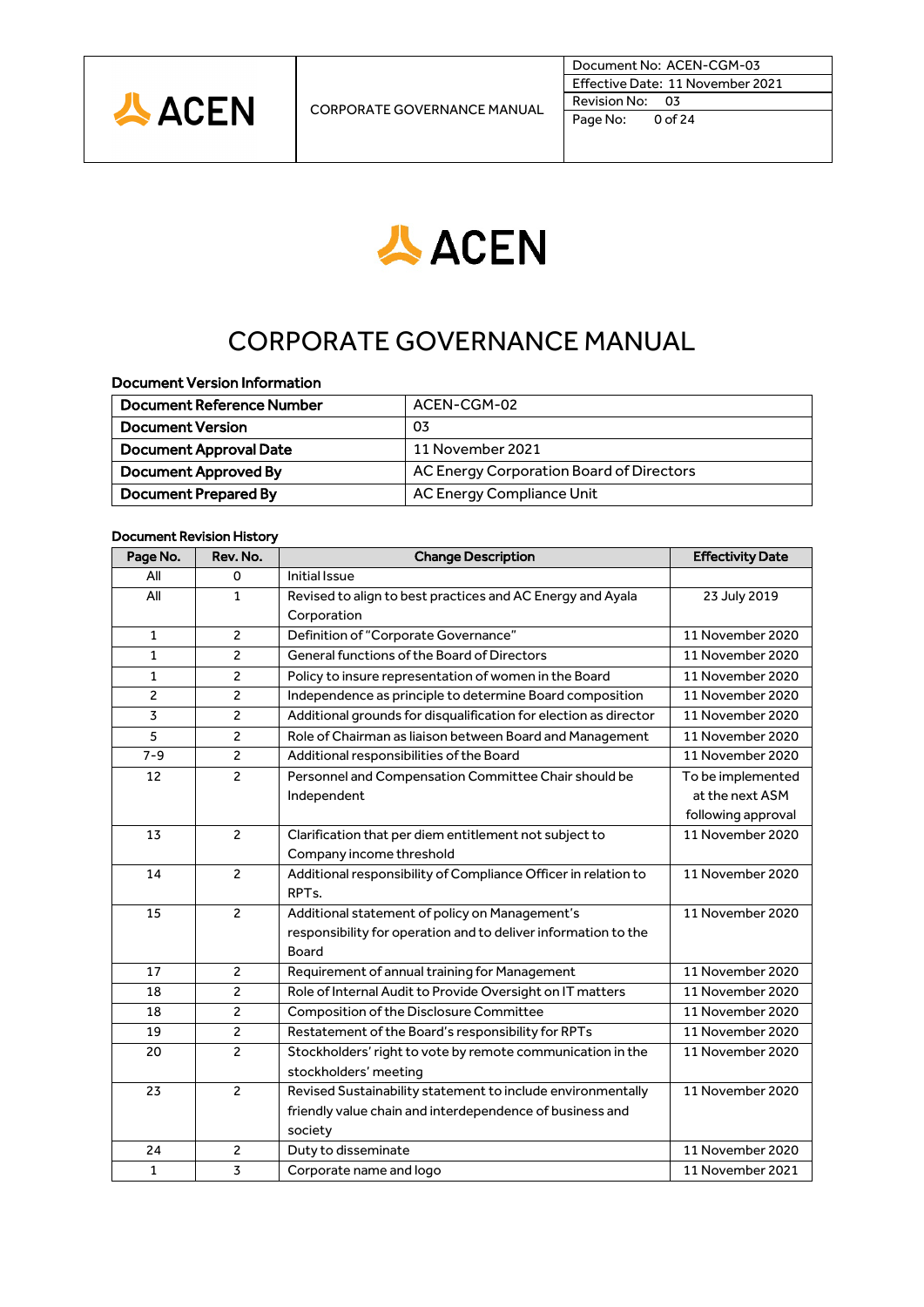

| 3  | 3 | Guidelines on what constitutes being engaged in a business<br>which competes with or is antagonistic to that of the<br>Corporation | 11 November 2021 |
|----|---|------------------------------------------------------------------------------------------------------------------------------------|------------------|
| 11 | 3 | Restriction on participation and voting in meetings of the<br>Board of Directors by proxy                                          | 11 November 2021 |
| 11 | 3 | Right of President to convene a special meeting of the Board<br>of Directors                                                       | 11 November 2021 |
| 12 | 3 | Sustainability Committee; functions and composition                                                                                | 11 November 2021 |
|    |   |                                                                                                                                    |                  |
| 17 | 3 | <b>Chief Administrative Officer; functions</b>                                                                                     | 11 November 2021 |
| 20 | 3 | Responsibility of Directors with interests in any related party<br>transaction                                                     | 11 November 2021 |
| 20 | 3 | Required approval for material related party transactions                                                                          | 11 November 2021 |
| 21 | 3 | Period for sending out notices of stockholders' meetings                                                                           | 11 November 2021 |
| 23 | 3 | Commitment to Net Zero by 2050                                                                                                     | 11 November 2021 |

# Document Control

This document shall be reviewed annually by the AC Energy Corporation Corporate Governance and Nomination Committee.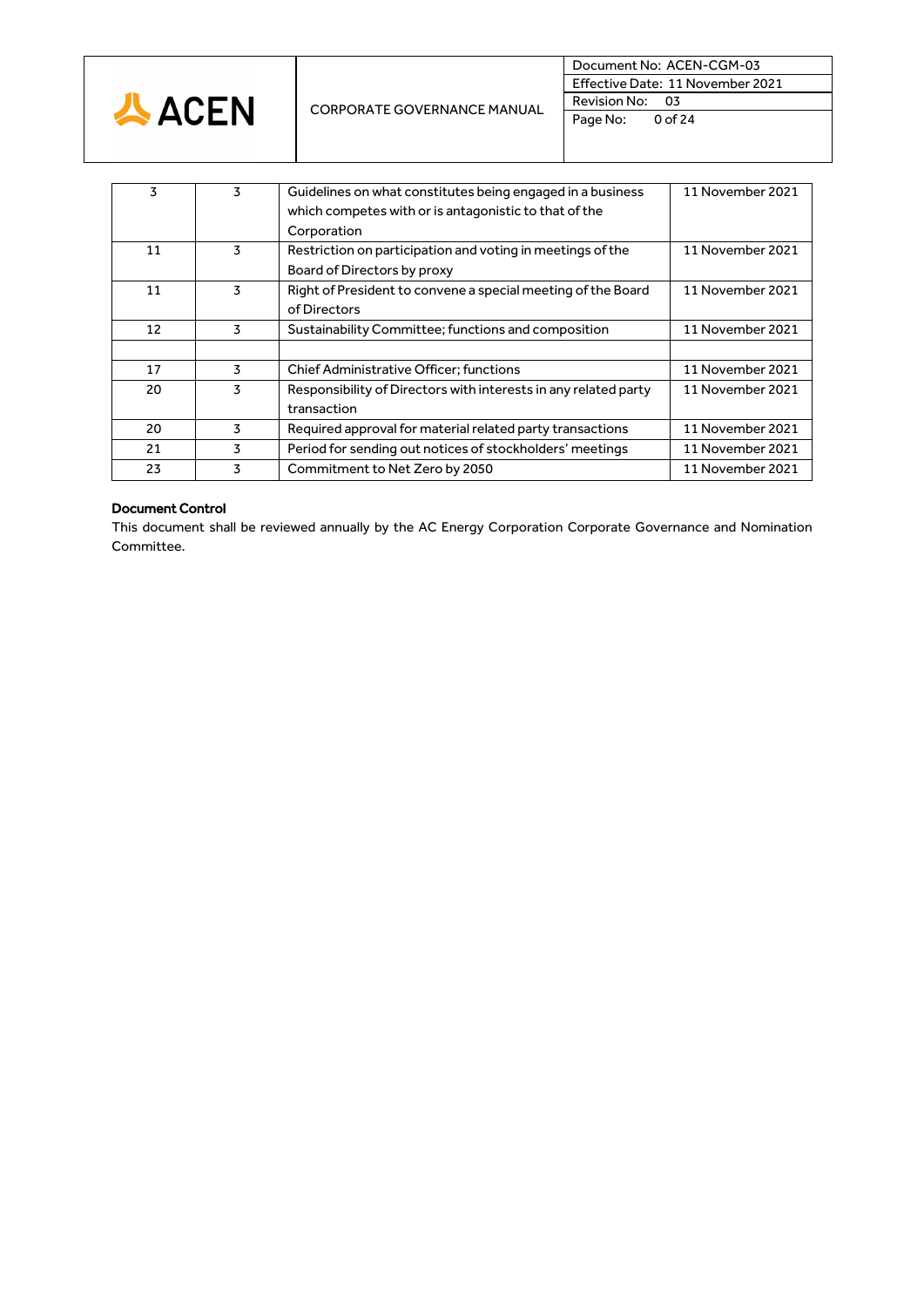

# **TABLE OF CONTENTS**

| 1.1 |  |
|-----|--|
| 1.2 |  |
| 1.3 |  |
| 1.4 |  |
| 1.5 |  |
| 1.6 |  |
| 1.7 |  |
|     |  |
|     |  |
|     |  |
|     |  |
| 1.  |  |
| 2.  |  |
|     |  |
|     |  |
| 1.  |  |
| 2.  |  |
| 3.  |  |
| 4.  |  |
|     |  |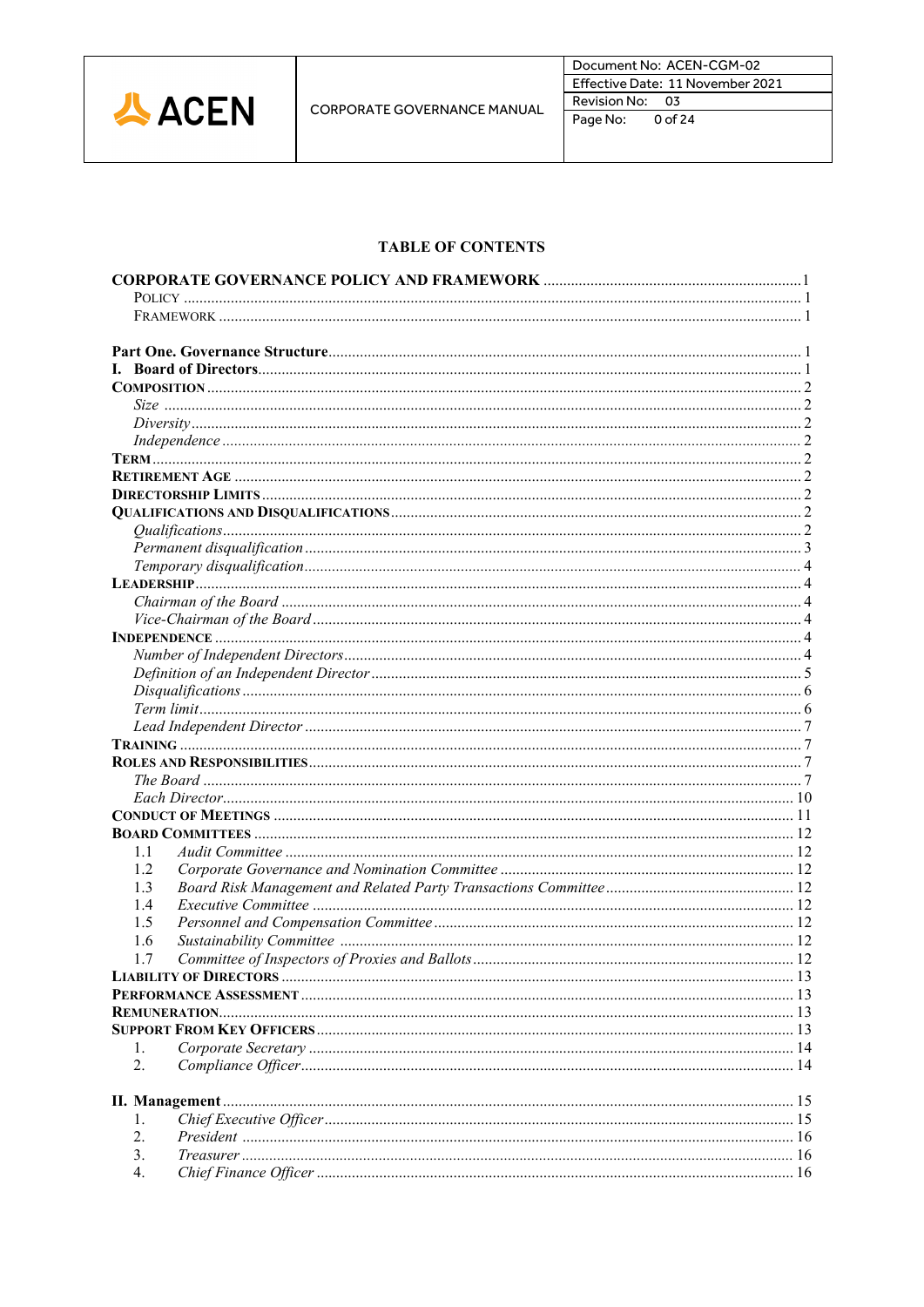|              |                                    | Document No: ACEN-CGM-03<br>Effective Date: 11 November 2021 |
|--------------|------------------------------------|--------------------------------------------------------------|
| <b>公ACEN</b> | <b>CORPORATE GOVERNANCE MANUAL</b> | Revision No:<br>- 03<br>0 of 24<br>Page No:                  |

| 5 <sub>1</sub><br>6.<br>7.                                                       |  |
|----------------------------------------------------------------------------------|--|
|                                                                                  |  |
|                                                                                  |  |
|                                                                                  |  |
|                                                                                  |  |
|                                                                                  |  |
|                                                                                  |  |
|                                                                                  |  |
|                                                                                  |  |
|                                                                                  |  |
|                                                                                  |  |
|                                                                                  |  |
|                                                                                  |  |
|                                                                                  |  |
| Part Five. Effectivity and Periodic Review of the Corporate Governance Manual 24 |  |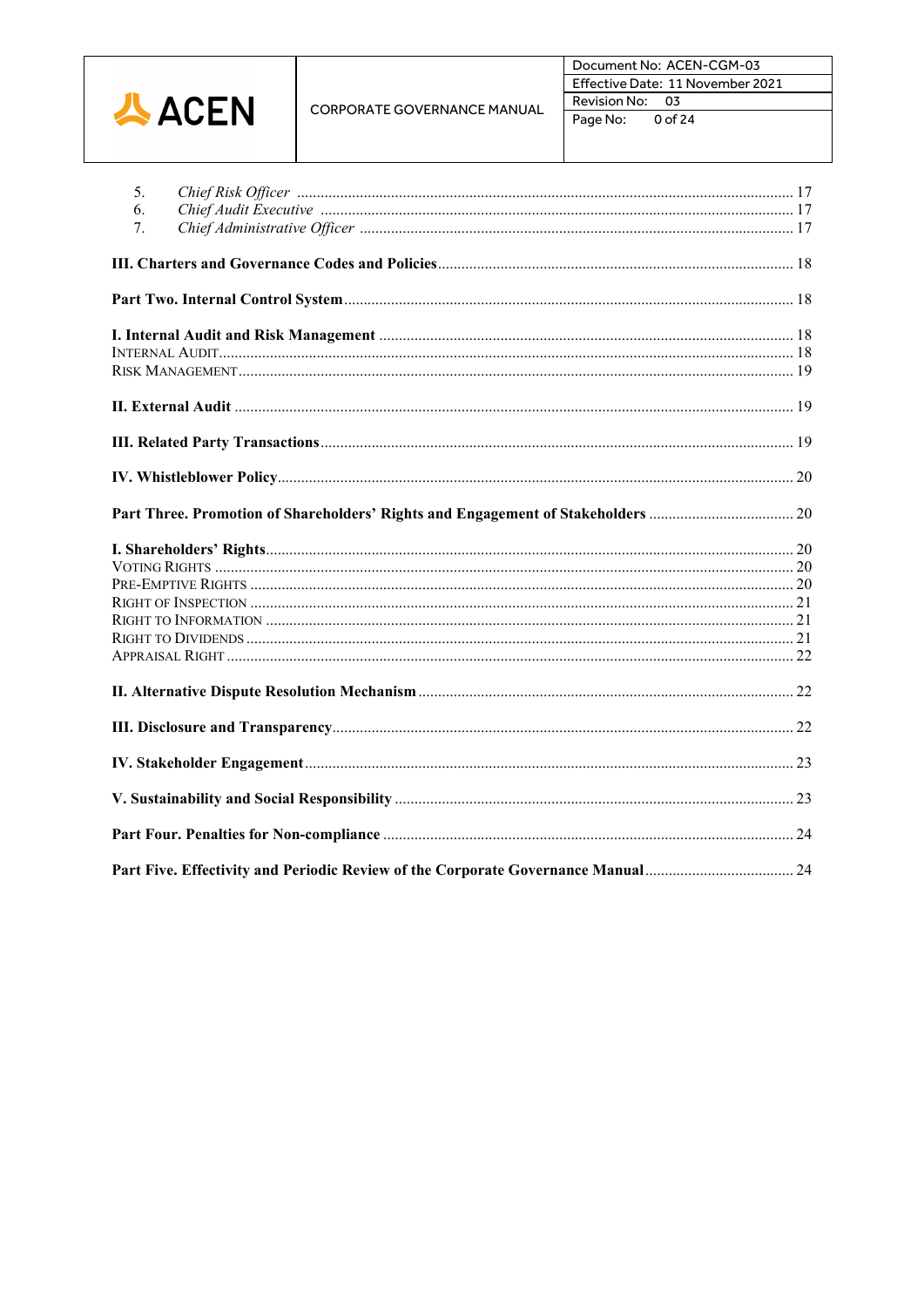

# CORPORATE GOVERNANCE POLICY AND FRAMEWORK

# **POLICY**

Responsible corporate governance is a constant and priority commitment of AC Energy Corporation (hereafter, **we, our, ACEN or Corporation).** We believe that adherence to good corporate governance principles is essential for the achievement of our strategic goals. At AC Energy Philippines, Inc., we believe in doing business with integrity and in full compliance with all laws and regulations. At the core of the Corporation are four corporate values: integrity, long-term vision, empowering leadership, and commitment to national development.

# **FRAMEWORK**

Corporate Governance is the system of stewardship and control to guide organizations in fulfilling their long-term economic, moral, legal and social obligations towards their stakeholders. Corporate governance is a system of direction, feedback and control using regulations, performance standards and ethical guidelines to hold the Board and senior management accountable for ensuring ethical behavior – reconciling long-term customer satisfaction with shareholder value – to the benefit of all stakeholders and society. Its purpose is to maximize the organization's long-term success, creating sustainable value for its shareholders, stakeholders and the nation.<sup>[1](#page-4-0)</sup>

Through the years, we have developed mechanisms to ensure that our corporate governance conforms to regulatory requirements and best practices, and that we pursue our goals ethically and honestly. Those mechanisms are set forth in this Corporate Governance Manual (adopted July 23, 2019), our Code of Conduct and Ethics, Whistleblower Policy, Policy on Related Party Transactions and Enterprise Risk Management Policy (hereafter, the **Governance Codes and Policies),** our Articles of Incorporation (the **Articles)** and By-Laws (the **By-laws),** and the Charters of our Board of Directors (the **Board)** and its Committees (the **Charters).**

Copies of the current version of this Corporate Governance Manual, the Governance Codes and Policies, the Articles, the By-laws and the Charters are posted in our website. In compliance with the Code of Corporate Governance for Publicly Listed Companies (the **CG Code for PLCs),** particularly the guidelines on the contents of a corporation's manual on corporate governance, the Governance Codes and Policies, the Articles, the By-laws and the Charters are incorporated in this Corporate Governance Manual.

# **Part One: Governance Structure**

# **I. Board of Directors**

The Board of Directors is the supreme authority in matters of governance and in overseeing the business of the Corporation. It is the governing body elected by the stockholders that exercises the corporate powers of a corporation, conducts all its business and controls its properties.[2](#page-4-1) It has the power of control, supervision and oversight over Management. In keeping with its mandate to foster the sustained success and competitiveness of the Corporation amidst the evolving global environment in a manner consistent with its fiduciary responsibility, the Board takes the helm in promoting the best practices of corporate governance.

<span id="page-4-0"></span><sup>&</sup>lt;sup>1</sup> SEC Memorandum No. 19, Series of 2016, Code of Corporate Governance for Publicly-Listed Companies

<span id="page-4-1"></span><sup>2</sup> SEC Memorandum No. 19, Series of 2016, Code of Corporate Governance for Publicly-Listed Companies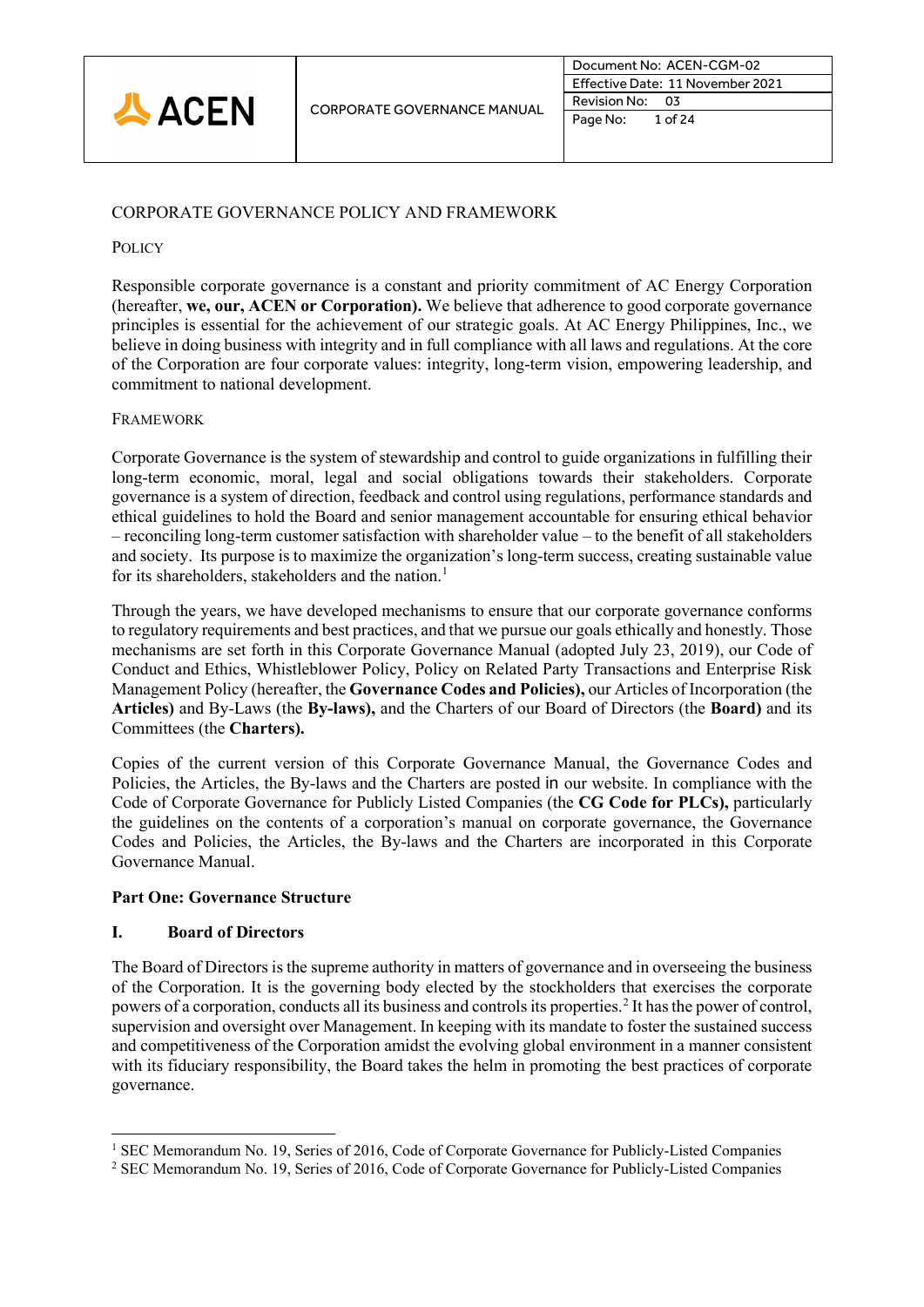

# **COMPOSITION**

*Size*. The Board shall have eleven (11) members elected individually by our stockholders entitled to vote at their annual meeting. Majority of the Directors (the **Directors)** shall have no executive responsibility and shall not perform any work related to our operations (Non-Executive Directors).

*Diversity.* We are committed to having our Board comprised of qualified and dedicated Directors with a diverse mix of expertise, experience, skills and backgrounds. Diversity includes business experience, age, gender, and ethnicity. Nominees shall be selected based on merit. With respect to gender, the Board shall commit to ensure appropriate representation of women in the Board to the greatest extent possible.

*Independence*. The Board shall promote the best interest of the Corporation and shall endeavor to exercise objective and independent judgment on all corporate affairs. Therefore, the Board shall have at least three (3) Independent Directors or such number as mandated by law.

# **TERM**

Directors shall hold office for one year and until their successors are elected and qualified in accordance with the By-Laws.

# **RETIREMENT AGE**

No person eighty (80) years of age or older shall be eligible for election, re-election, appointment or reappointments as a member of the Board.

# **DIRECTORSHIP LIMITS**

To ensure that our Directors devote adequate time and attention to their duties, we encourage our Independent Directors and Non-Executive Directors to hold no more than five (5) board seats in publicly listed companies (PLCs), and our Executive Directors to hold no more than two (2) board seats in PLCs outside our group. These limits may be waived by the Board at its discretion provided the interests of our stockholders and stakeholders are not prejudiced. The Board may also allow Executive Directors to hold directorships that are necessary or desirable in the pursuit of the Corporation's business.

# **QUALIFICATIONS AND DISQUALIFICATIONS**

*Qualifications.* A Director shall have the following:

- 1. Ownership of at least one (1) share of the capital stock of the Corporation at the time of his election;
- 2. A college degree or its equivalent or adequate competence and understanding of the fundamentals of doing business or sufficient experience and competence in managing a business;
- 3. Relevant qualification, such as previous business experience, membership in good standing in relevant industry, and membership in business or professional organizations; and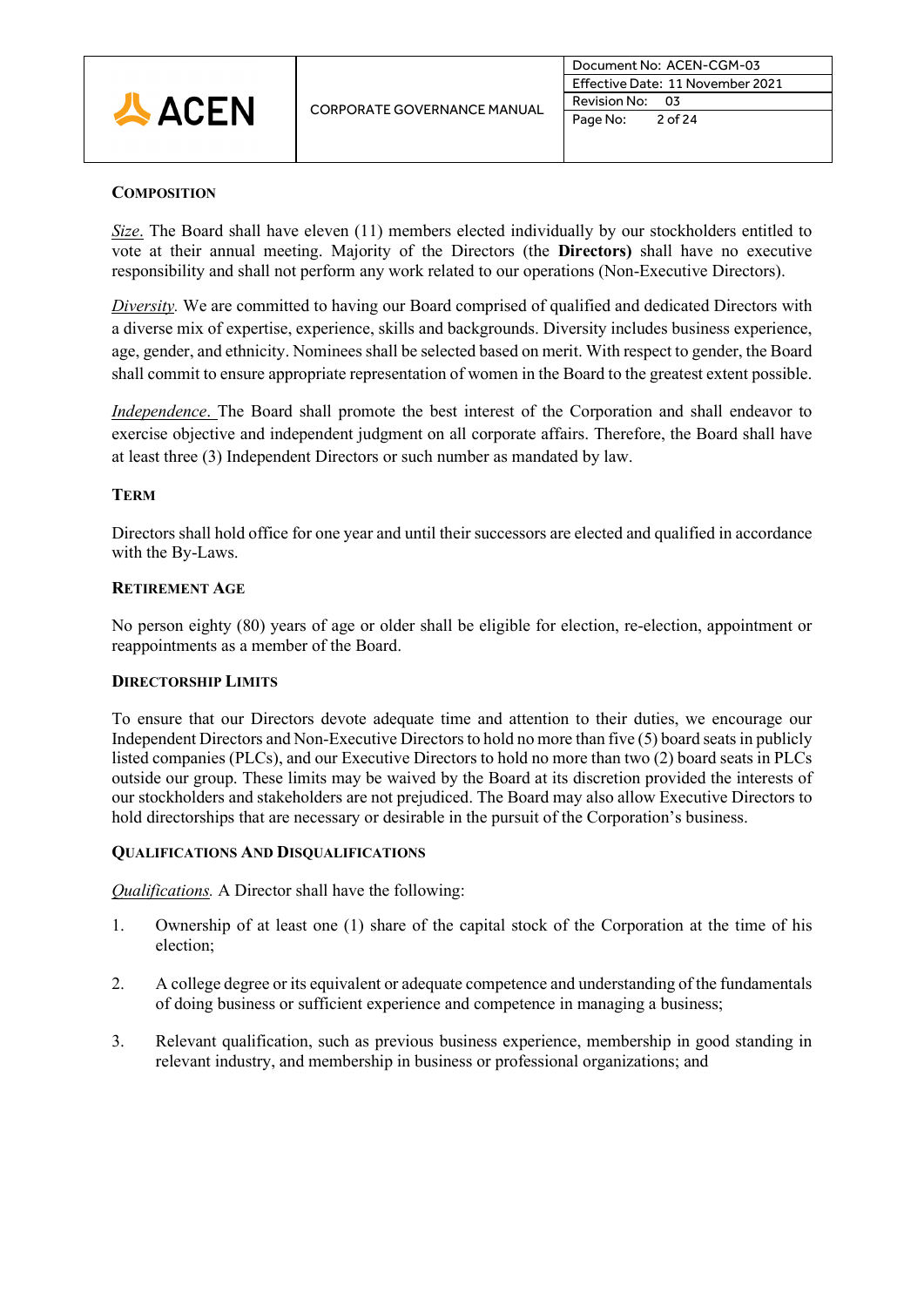

4. Integrity, probity and diligence and assiduousness in the performance of his functions.

*Permanent disqualifications.* The following may be considered as grounds for the permanent disqualification of a Director:

- 1. Conviction by final judgment or order by a competent judicial or administrative body of any crime or violation punishable under the Securities Regulation Code (**SRC**), the Corporation Code or any other law administered by the Securities and Exchange Commission (**SEC**), Bangko Sentral ng Pilipinas (BSP), or under any rule or regulation promulgated by the SEC or BSP, resulting in any of the grounds for the disqualification of a Director under the CG Code for PLCs;
- 2. Conviction by final judgment or order by a court or competent administrative body of an offense involving moral turpitude, fraud, embezzlement, theft, estafa, counterfeiting, misappropriation, forgery, bribery, false affirmation, perjury or other fraudulent acts;
- 3. Judicial declaration of insolvency;
- 4. Conviction by final judgment or order of a foreign court or equivalent financial regulatory authority of acts, violations or misconduct similar to those identified in the foregoing paragraphs;
- 5. Conviction by final and executory judgment of an offense punishable by imprisonment for a period exceeding six (6) years, or a violation of the Corporation Code, committed within five (5) years prior to the date of his election or appointment;
- 6. Being found administratively liable for any offense involving fraudulent acts;
- 7. Being engaged in any business which competes with or is antagonistic to that of the Corporation as provided in the By-laws.
	- (a) If he is an officer, manager or controlling person of, or the owner (either of record or beneficially) of 10% or more of any outstanding class of shares of, any corporation (other than one in which the Corporation owns at least 30% of the capital stock) engaged in a business which the Board, by at least three-fourths  $(3/4)$  vote, determine to be competitive or antagonistic to that of the Corporation, or
	- (b)If he is an officer, manager or controlling person of, or the owner (either of record or beneficially of 10% or more of any outstanding class of shares of, any other corporation or entity engaged in any line of business of the Corporation, when in the judgment of the Board, by at least three-fourths (3/4) vote, the laws against combinations in restraint of trade shall be violated by such persons membership in the Board of Directors; or
	- (c) If the Board, in the exercise of its judgment in good faith, determines by at least three-fourths (3/4) vote that he is the nominee of any person set forth in (a) or (b).
- 8. Having willfully and knowingly voted or consented to patently unlawful acts of the Corporation, having been found guilty of gross negligence or bad faith in directing the affairs of the Corporation,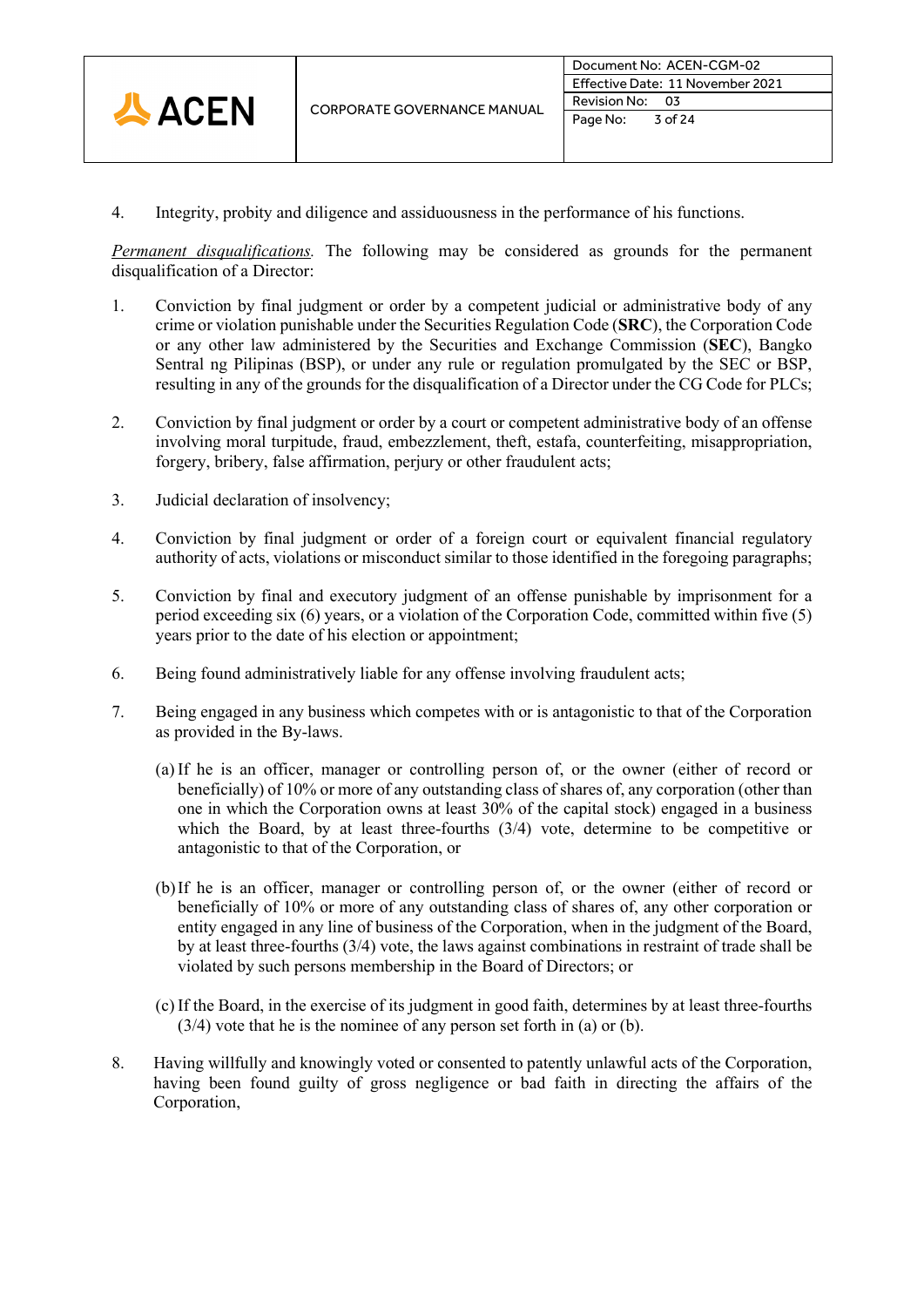

or having acquired any personal or pecuniary interest in conflict with his duty as a director of the Corporation; and

9. Such other grounds as may be provided by applicable laws, rules and regulations.

*Temporary disqualification.* The following are grounds for temporary disqualification of incumbent Directors:

- 1. Refusal to fully disclose the extent of his business interest as required under the SRC and its Implementing Rules and Regulations (**IRR**);
- 2. Absence from more than Seventy-Five Percent (75%) of all meetings, both regular and special, of the Board during any term, except if the absence or non-participation is due to illness, death in the immediate family or serious accident. In such case, the Director(s) concerned shall not be eligible for re-election in the succeeding election;
- 3. Dismissal or termination from directorship in another listed corporation for cause, unless and until the Director concerned has cleared himself of any involvement in the alleged irregularity;
- 4. Being under preventive suspension by the Corporation for any reason;
- 5. Conviction that has not yet become final, as referred to in the grounds for permanent disqualification of Directors.

Temporary disqualification shall be at the discretion of the Board and shall require a resolution of a majority of the Board.

A temporarily disqualified Director shall, within sixty (60) business days from such disqualification, take the appropriate action to remedy or correct the disqualification. If he fails or refuses to do so for unjustified reasons, the disqualification shall become permanent.

# **LEADERSHIP**

*Chairman of the Board.* The Chairman shall preside at all meetings of the Board and of the stockholders, act as a direct liaison between the Board and the Company's management, exercise the powers given to him in the By-Laws, and perform the duties enumerated under the CG Code for PLCs as well as such other responsibilities as the Board may impose upon him.

The Corporation shall disclose the relationship between the Chairman and the Chief Executive Officer (CEO), if any, in its annual report to the SEC.

*Vice-Chairman of the Board.* In the absence of the Chairman, the Vice-Chairman shall preside at the meetings of the Board and stockholders.

# **INDEPENDENT DIRECTORS**

*Number of Independent Directors.* The Board shall have at least three (3) Independent Directors or such number as may be required by law.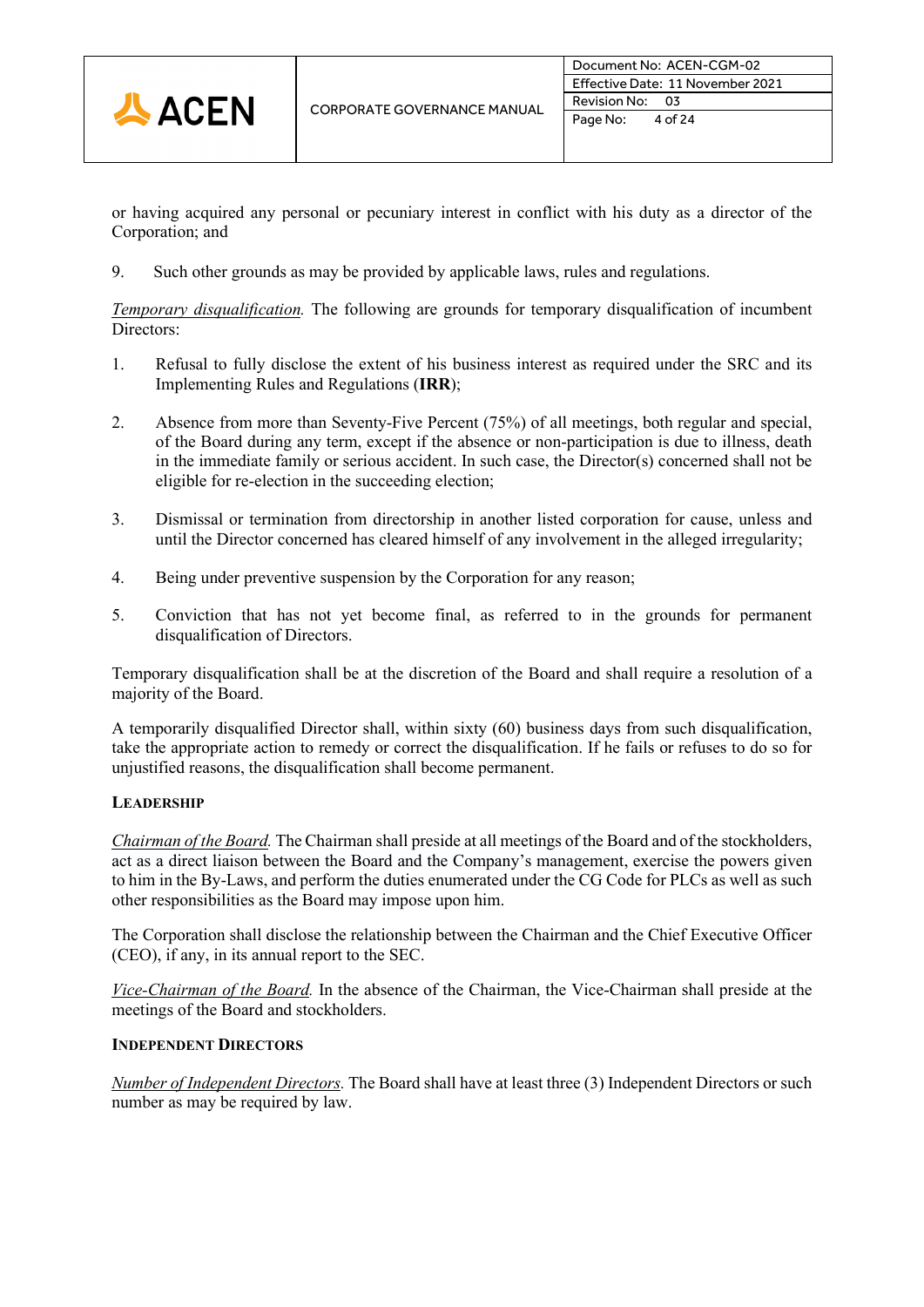

Definition of an Independent Director. An Independent Director is one who:

- 1. is not, and has not been in the three years immediately preceding the election, a Director, officer, employee, or substantial stockholder of the Corporation, the Corporation's subsidiaries, associates, affiliates or related companies or the Corporation's substantial shareholders and its related companies any of its substantial shareholders and the related companies thereof (other than as an Independent Director of any of the foregoing). In this context, "related company" means another company which is: (a) the Corporation's holding company, (b) the Corporation's subsidiary, or (c) a subsidiary of the Corporation's holding company, and "substantial shareholder" means any person who is directly or indirectly the beneficial owner of more than ten percent  $(10\%)$  of any class of its equity security;
- 2. is not a relative of any Director, officer or substantial shareholder of the Corporation, any of its related companies or any of its substantial shareholders. For this purpose, "relative" includes spouse, parent, child, brother, sister, and the spouse of such child, brother or sister;
- 3. is not acting as a nominee or representative of a substantial shareholder of the Corporation, any of its related companies or any of its substantial shareholders, or of any of the Corporation's Directors:
- 4. has not been employed in any executive capacity by the Corporation, any of its related companies or by any of its substantial shareholders within the last five (5) years;
- 5. is not retained as professional adviser, auditor, consultant, agent or counsel of the Corporation, any of its related companies or any of its substantial shareholders within the three (3) years immediately preceding the date of his or her election, either personally of through his firm or is otherwise independent of Management and free from any business or other relationship within the same period;
- 6. has not engaged and does not engage in any transaction with the Corporation or with any of its related companies or with any of its substantial shareholders, whether by himself or with other persons or through a firm of which he is a partner or a company of which he is a Director or substantial shareholder, other than transactions which are conducted at arms' length and are immaterial or insignificant; or could not materially interfere with or influence the exercise of his independent judgment.

The types of transaction or affiliation under this paragraph which disqualify one from becoming an Independent Director include:

- 6.1 personal service contracts with the Corporation, or any of its related companies, or its senior management;
- 6.2 being affiliated with a significant customer or supplier of the Corporation or any of its related companies. For this purpose, a person shall be deemed to be affiliated with a party if such person (a) has a direct or indirect ownership interest in, or (b) is employed by such party;
- 6.3 being affiliated with a non-profit organization that receives significant funding from the Corporation, or any of its related companies;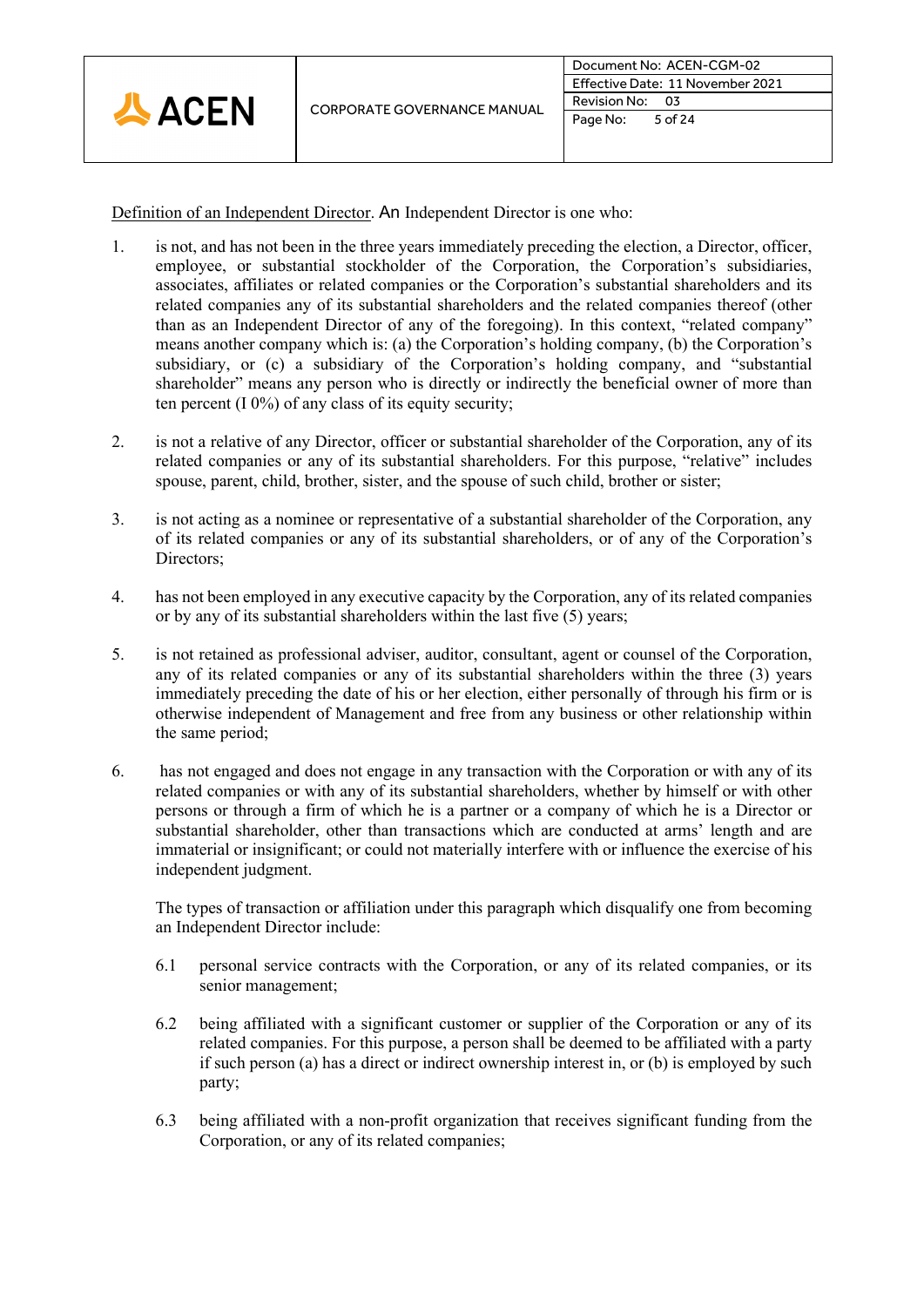

- 6.4 being a member of the immediate family of an individual who is, or has been during the past five years, employed by the Corporation or any of its related companies as an executive officer; or
- 6.5 being affiliated with or employed by a present or former auditor of the Corporation, or any of its related companies in the past five years.
- 7. has not been appointed in the Corporation, its subsidiaries, associates, affiliates or related companies as Chairman "Emeritus", "Ex-Officio" Directors/Officers or Members of any Advisory Board, or otherwise appointed in a capacity to assist the Board in the performance of its duties and responsibilities within three years immediately preceding his election;
- 8. is not a securities broker-dealer of listed companies and registered issuers of securities. "Securities broker-dealer" refers to any person holding any office of trust and responsibility in a broker-dealer firm, which includes, among others, a Director, officer, principal stockholder, nominee of the firm to the Philippine Stock Exchange, an associated person or salesman, and an authorized clerk of the broker or dealer;
- 9. is not affiliated with any non-profit organization that receives funding from the Corporation or any of its related companies or substantial shareholders; and
- 10. is not employed as an executive officer of another company where any of the Corporation's executives serve as Directors.

An Independent Director shall submit to the Corporate Secretary a letter of confirmation stating that he holds no interests affiliated with the Corporation, Management or controlling shareholder at the time of his election or appointment and/or re-election as a Director.

*Disqualifications.* An Independent Director shall no longer qualify as such if, during his tenure:

- 1. he becomes an officer or employee of the Corporation or becomes any of the persons enumerated above;
- 2. his beneficial security ownership in the Corporation or in its related companies exceeds two percent (2%), in which case the Corporation shall forthwith cease to consider him as an Independent Director until his beneficial security ownership is reduced to two percent (2%) or lower;
- 3. he fails to meet the attendance requirement as set forth in Section 5.3 of the Board Charter.

*Term limit.* In accordance with SEC Memorandum Circular No. 9, Series of 2011, an Independent Director, after serving for nine (9) years, shall be perpetually barred from being elected as such in the Corporation, without prejudice to being elected as a non-Independent Director in the Corporation and as an Independent Director in other companies outside of the business conglomerate, where applicable, under the same conditions provided for in the rules and regulations of the SEC. In case the Corporation wants to retain an Independent Director who has served for nine (9) years already, the Board should provide meritorious justifications and seek shareholders' approval during the annual shareholders' meeting.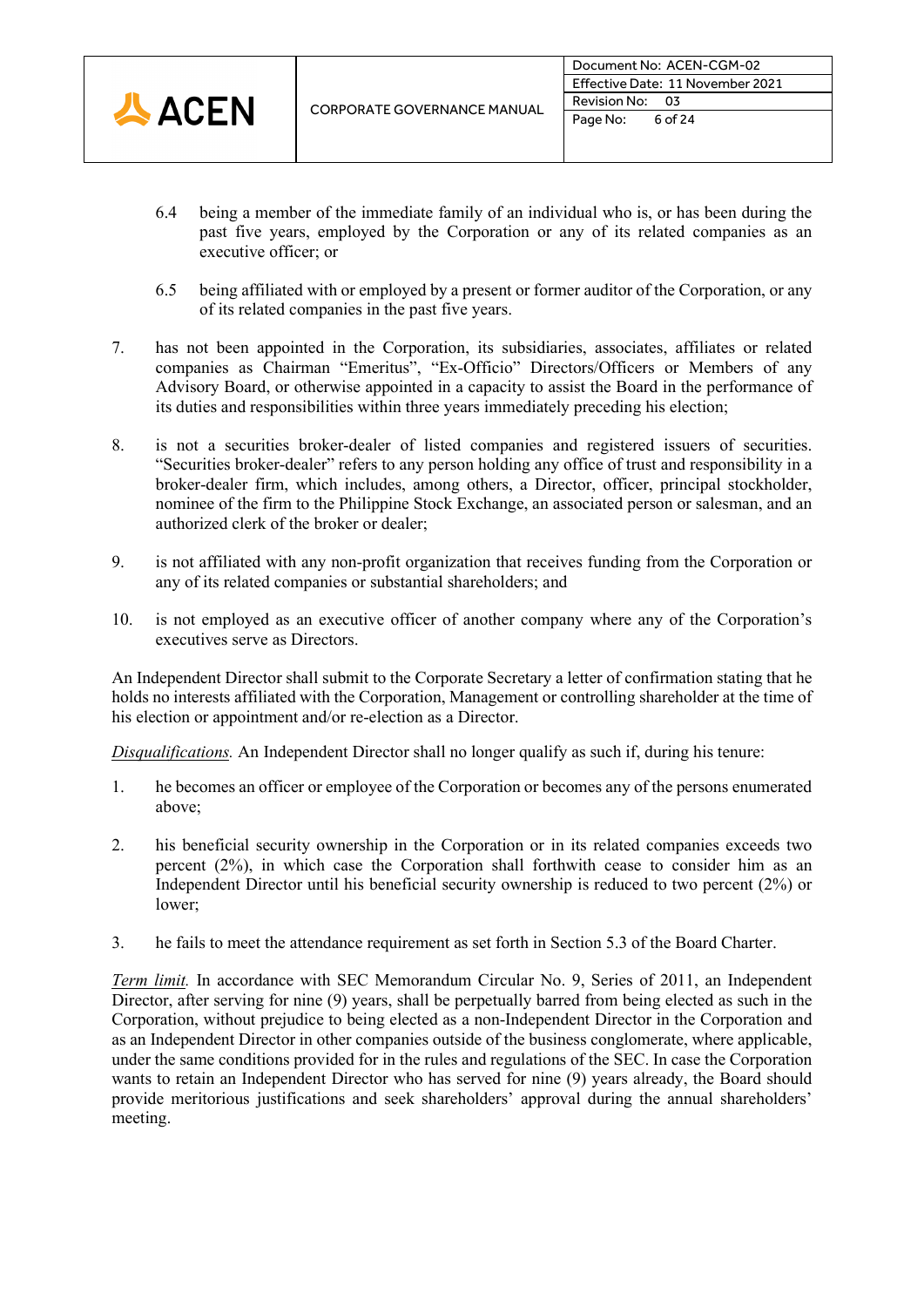

*Lead Independent Director.* A Lead Independent Director shall be appointed if the Chairman of the Board is not independent from Management, such as when the positions of the Chairman of the Board and the CEO are held by one person. The Lead Independent Director shall, among others:

- 1. intermediate between the Chairman of the Board and the other Directors, if and when needed;
- 2. convene and chair the periodic meetings of the Non-Executive Directors with the external auditor and heads of internal audit, compliance and risk, as may be needed; and
- 3. contribute to the performance evaluation of the Chairman of the Board.

# **TRAINING**

All new Directors of the Corporation shall undergo at the minimum an eight-hour orientation program on the Corporation's business and corporate structure, vision and mission, corporate strategy, Governance Codes and Policies, Articles, By-Laws, this Manual, the Charters, the SEC-mandated topics on governance matters and other matters essential for the effective performance of their duties and responsibilities.

Directors shall attend a four-hour annual continuing training program involving courses on corporate governance at least once a year.

# **ROLES AND RESPONSIBILITIES**

*The Board.* The Board shall perform all the functions provided under the By-Laws as well as the Board Charter and shall:

- 1. determine the period, manner and conditions under which the Corporation shall engage in the kinds of businesses referred to in Article II of the Articles of Incorporation;
- 2. determine the manner in which the corporate capital shall be invested, subject to the provisions of Article II of the By-Laws;
- 3. determine the creation of branches, agencies, office departments of any class, under the conditions it may deem convenient;
- 4. decide as to the safekeeping of the funds of the Corporation, open current accounts, fixed deposit accounts and savings accounts with any bank authorized to operate in the Philippines and/or abroad;
- 5. fix annually the percentage to be written off on all capital expenditures of the Corporation such as buildings, furniture and fixtures, etc. and determine the distribution of profits and dividends;
- 6. call special meetings of stockholders;
- 7. authorize any other person or persons it may deem fit, aside from the Chairman of the Executive Committee, to cancel mortgages or pledges executed as securities for loans and bonds when the mortgages have been repaid to the Corporation and when the bonds have been cancelled;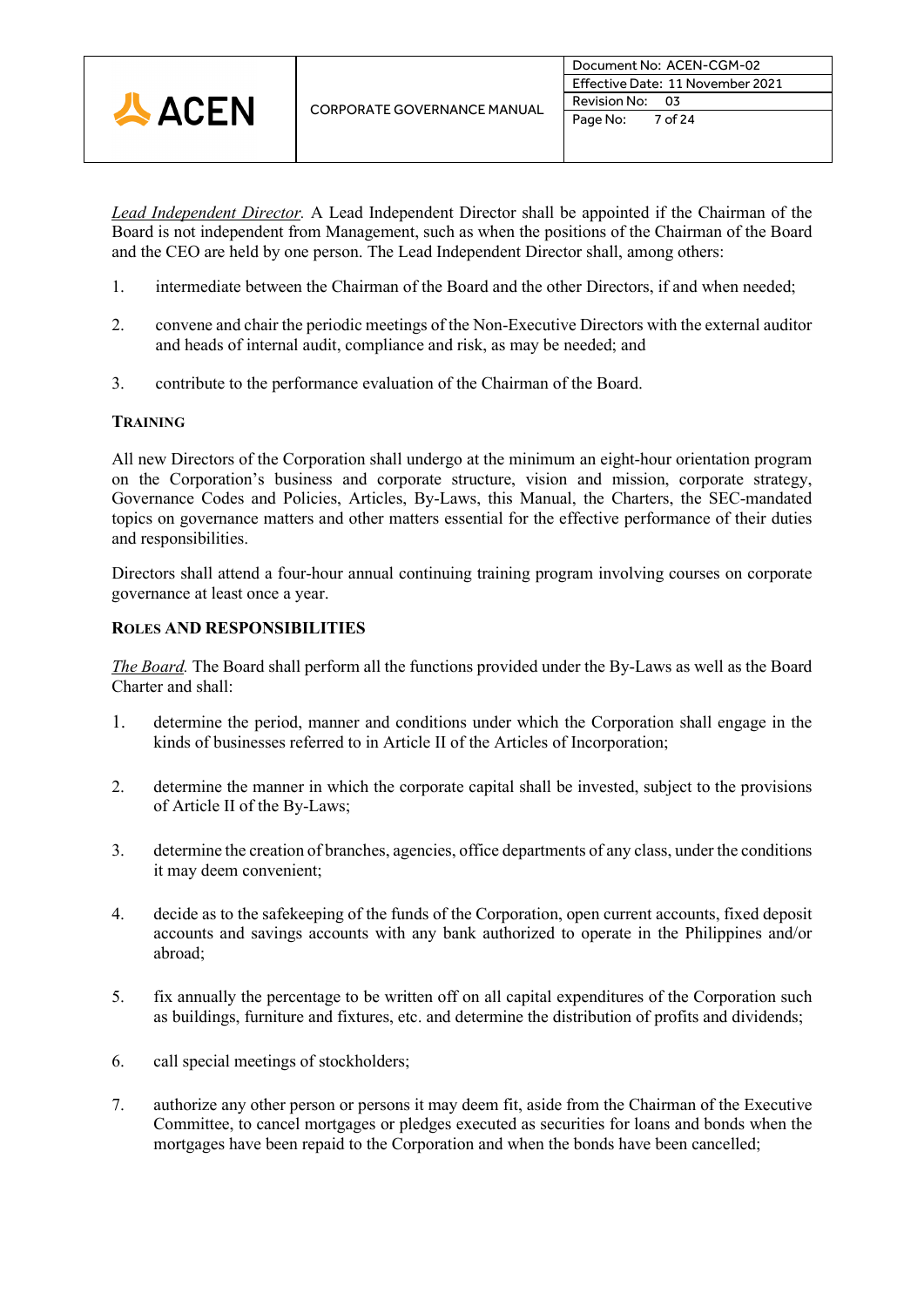

- 8. determine the time and manner of issuance of unissued stocks and treasury shares of the Corporation;
- 9. fix, upon the recommendation of the Chairman of the Executive Committee, the budget for administration expenses;
- 10. oversee the development of, review and approve the Corporation's business objectives and strategy and monitor their implementation to sustain its long-term viability and strength;
- 11. review annually the Corporation's vision and mission statement;
- 12. establish Board Committees deemed necessary in running the affairs of the Corporation, which will have their respective Charters providing for their purposes, structures, operations, reporting processes and performance standards;
- 13. appoint advisory directors who can participate in board deliberations bu whose functions shall be strictly advisory and non-voting;
- 14. select, appoint and assess the performance of the President, CEO, Chief Operating Officer (COO), and other senior officers including the Chief Finance Officer, Chief Risk Officer, Compliance Officer and Chief Audit Executive in accordance with the process and criteria set in the Board Charter;
- 15. adopt a professional development program for employees and officers, and an effective succession planning program for Directors, key officers, and management in the Corporation in accordance with the criteria set in the Board Charter and Charter of the Corporate Governance and Nomination Committee;
- 16. establish an effective performance management framework to align Management's performance with the standards and criteria set by the Board and Senior Management;
- 17. formulate and adopt a policy for the Board's and key officers' compensation programs aligned with work required and performance against business plans;
- 18. provide sound written policies and strategic guidelines on key capital expenditures, and periodically evaluate and monitor implementation of such strategies;
- 19. make rules for the internal regulation of the Corporation and ensure compliance with all relevant laws, regulations and as far as possible, best business practices;
- 20. formulate a clear communication and disclosure policy and strategy to accurately, promptly, regularly and effectively communicate with the SEC, the Philippine Stock Exchange (PSE) and the Corporation's stockholders and other stakeholders and oversee the proper and effective implementation thereof;
- 21. adopt a system of internal checks and balances within the Board and the Corporation for monitoring and managing potential conflicts of interest of the Management, the Board members and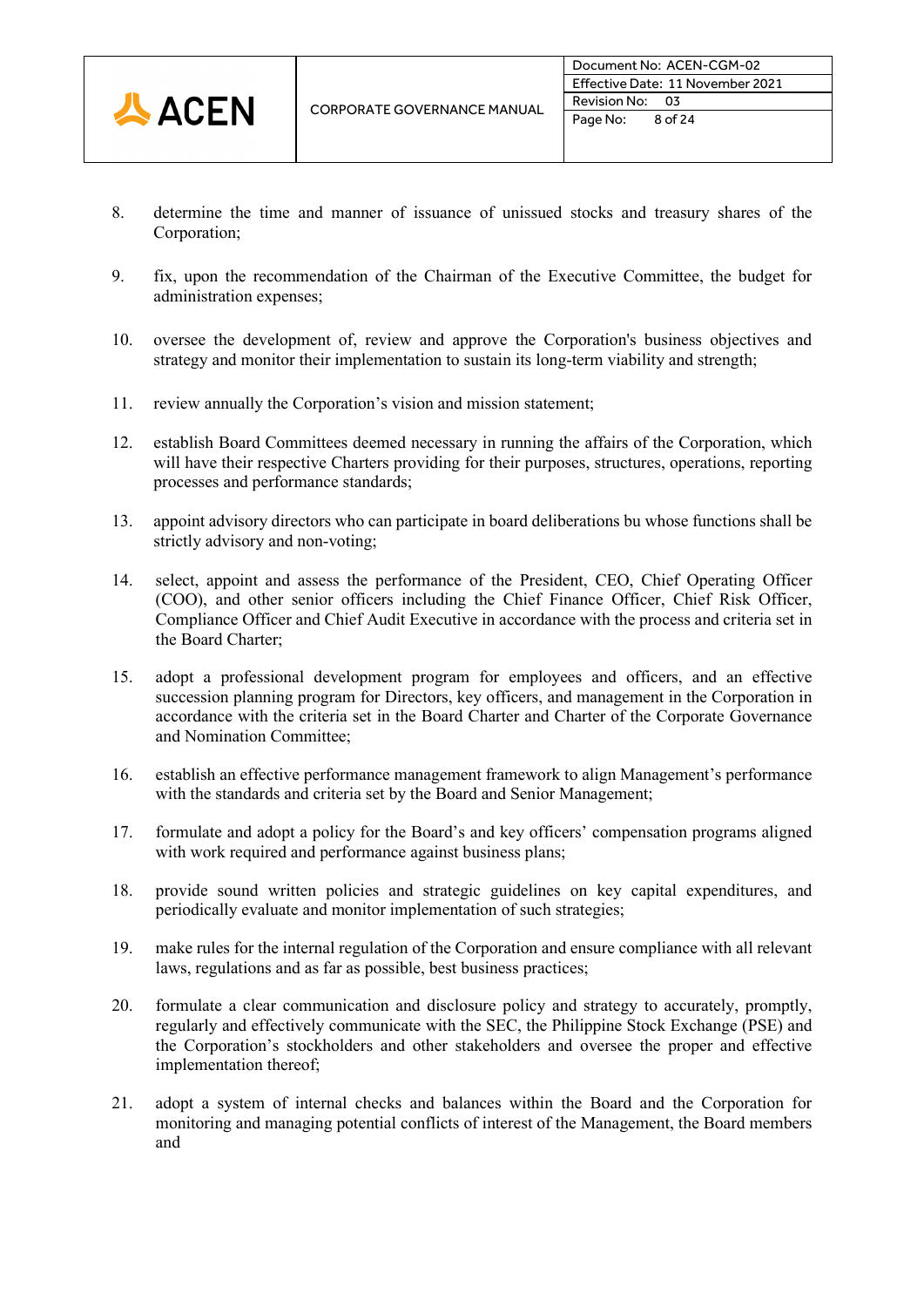

hareholders, that shall be regularly reviewed and updated to maintain its adequacy and effectiveness, and in this connection, approve the Internal Audit Charter;

- 22. ensure that there is sound Enterprise Risk Management (ERM) framework to identify and monitor key risks and key performance areas, and endeavor to provide appropriate technology and systems for the proper identification and monitoring thereof;
- 23. formulate and implement policies and procedures that would ensure the integrity, transparency and would guarantee fairness of related party transactions including other unusual or infrequently occurring transactions exceeding thresholds of materiality between and among the Corporation and its parent company, joint ventures, subsidiaries, associates, affiliates, major stockholders, officers and Directors, including their spouses, children and dependent siblings and parents, and that of interlocking director relationships by members of the Board;
- 24. establish and make available an alternative dispute resolution mechanism in the Corporation that can amicably settle intra-corporate disputes;
- 25. create an internal self-rating system for the annual performance self-assessment of the Chairman of the Board, the individual Directors, the board committees, the CEO, President and COO and other key management officials in accordance with the process and criteria laid down in the Board Charter, and in line with the Corporation's plans and objectives;
- 26. develop a formal and transparent policy for nomination and election of Directors;
- 27. cause the Corporation to participate in the Corporate Governance Survey using the ASEAN Corporate Governance Scorecard;
- 28. be responsible for financial reporting and control, and in this connection, shall:
	- 28.1 provide to all stockholders and other stakeholders relevant and timely information about the Corporation, including but not limited to a semestral report and an annual report of the Corporation's performance, position and prospects through publicly available reports submitted to the SEC;
	- 28.2 present a balanced and understandable assessment of the Corporation's position and prospects. This extends to interim and other price-sensitive public reports and reports to regulators as well as to information required to be presented by statutory requirements;
	- 28.3 explain its responsibility for preparing the accounts, for which there should be a statement by the auditors about their reporting responsibilities;
	- 28.4 report that the business is a going concern, with supporting assumptions or qualifications, if necessary;
	- 28.5 maintain a sound system of internal control to safeguard stockholders' and other stakeholders' investment and the Corporation's assets;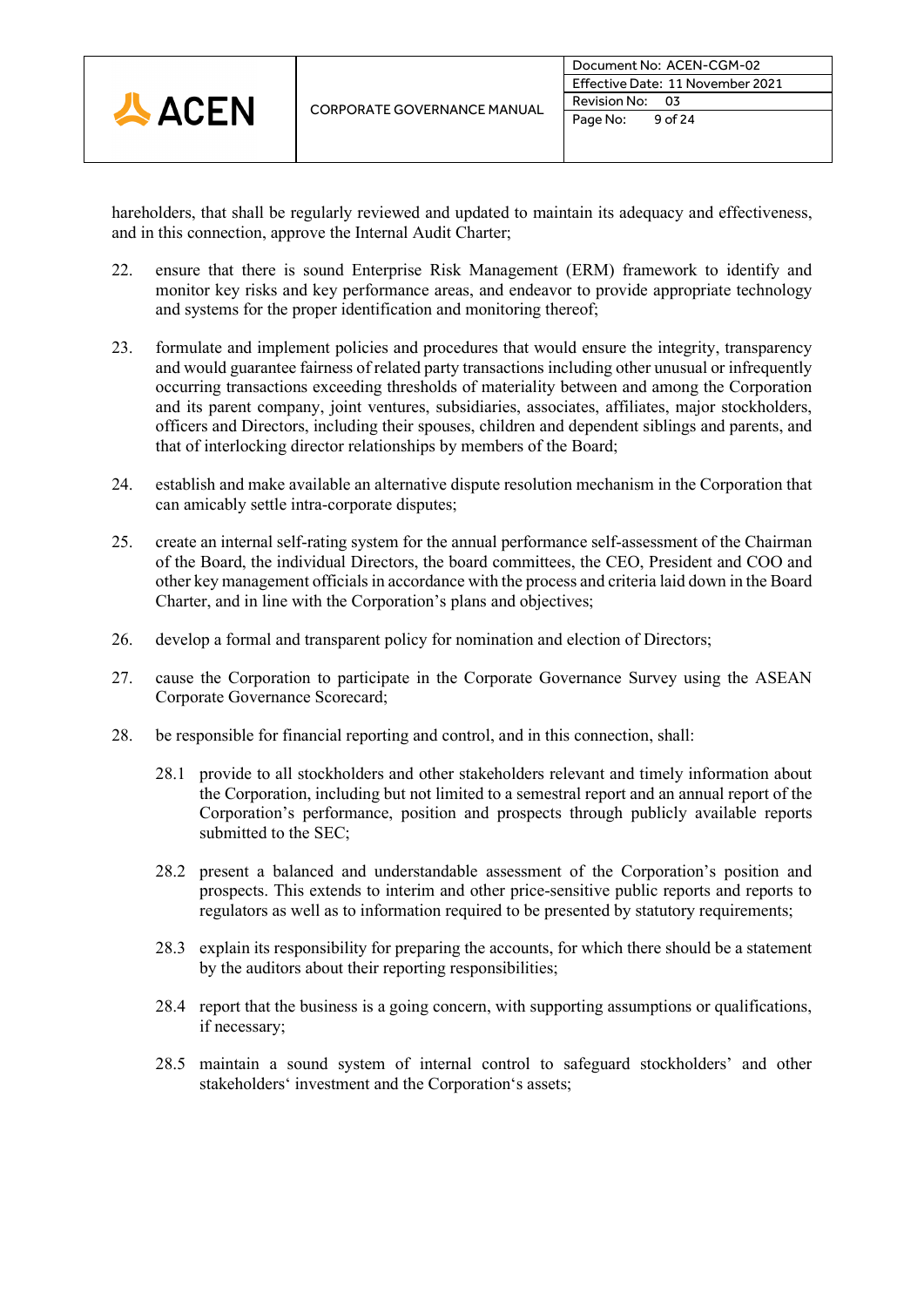

- 28.6 ensure that internal audit examinations cover, at least, the evaluation of adequacy and effectiveness of controls within the Corporation;
- 28.7 require the Chief Audit Executive to render to the Audit Committee an annual report on the Internal Audit Department's activity, purpose, authority, responsibility and performance relative to the audit plans and strategies approved by the Audit Committee. Such annual report should include significant risk exposures and control issues, corporate governance issues, and other matters needed or requested by the Board and senior management;
- 29. recommend to the stockholders the appointment of external auditors, in accordance with the recommendation of the Audit Committee;
- 30. create a procedure for Directors, either individually or as a group, in the furtherance of their duties, to take independent professional advice, if necessary, at the Corporation's expense, which expense shall be reasonable;
- 31. create and design a Code of Conduct with an anti-corruption policy and programs suitable to the needs of the Corporation and ensure proper and efficient implementation and monitoring of compliance with the Code, including providing appropriate orientation and training to the Board, senior management and employees.;
- 32. establish a suitable framework for whistleblowing that allows employees to freely communicate their concerns about illegal or unethical practices, without fear of retaliation, and to have direct access to a unit created to handle whistleblowing concerns and ensure its enforcement;
- 33. adopt a globally-recognized standard or framework in reporting sustainability and non-financial issues such as economic, environmental, social and governance issues of the Corporation's business;
- 34. establish policies, programs and procedures covering, among others. the following; (1) health, safety and welfare; (2) training and development: and (3) reward/compensation, that will encourage employees to actively participate in the realization of the Corporation's goals and in its governance; and
- 35 determine the manner and conditions under which employees of the Corporation shall be granted pensions, retirement gratuity or life insurance protection;
- 36. institute, maintain, defend, compromise or drop any litigation in which the Corporation or its officers may be interested in as plaintiff or defendant in connection with the business of the Corporation and grant extension of time for the payment or settlement of any indebtedness in favor of the Corporation; and
- 37. settle any doubts that may arise relative to the interpretation of the By-Laws and supply any omissions, reporting thereon to the stockholders' General Meeting for such action as it may see fit to take.

*Each Director.* In addition to performing the duties prescribed by the Corporation's By-Laws and existing relevant statutes, each Director is expected to: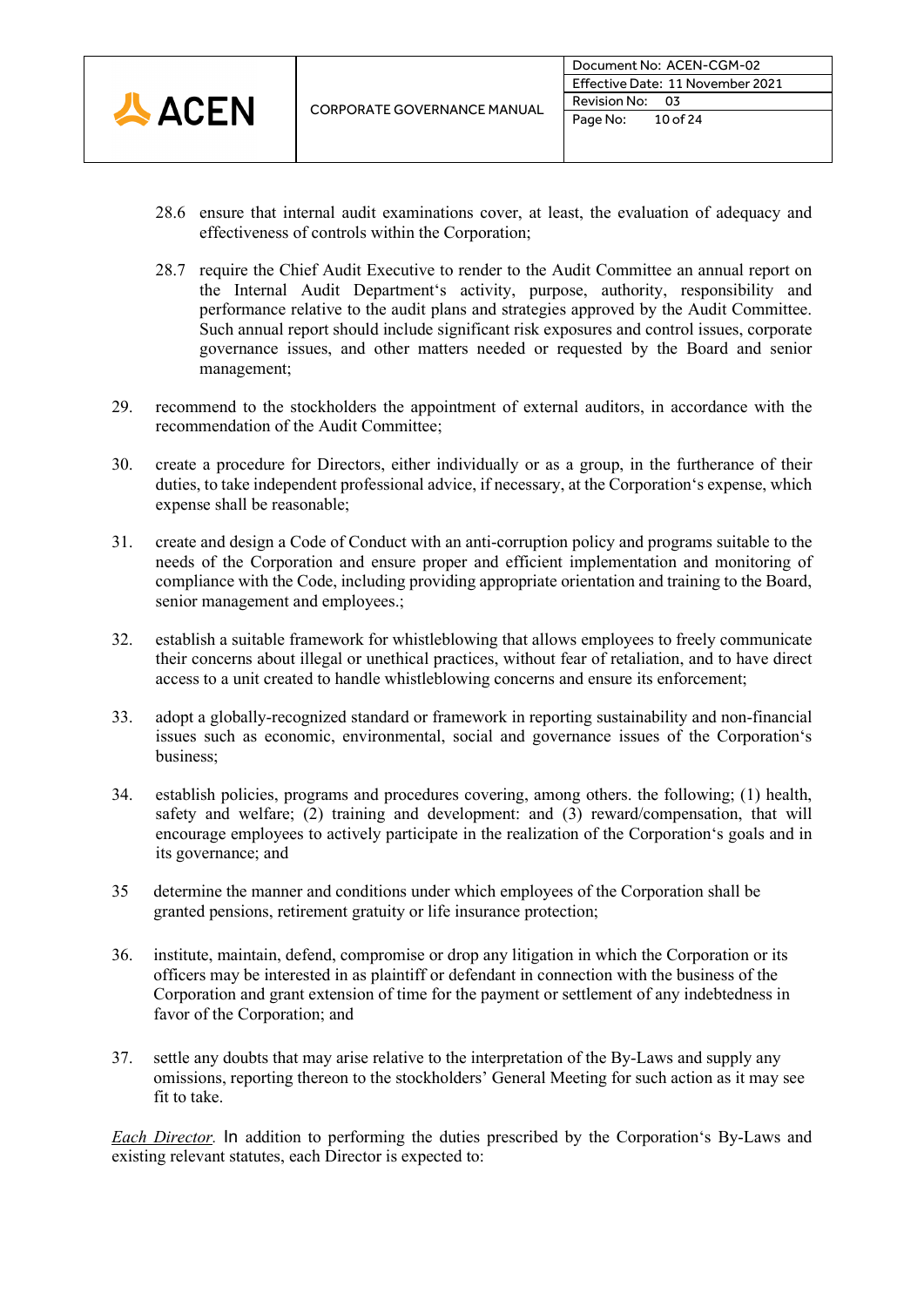

- 1. act in the best interest of the Corporation, the stockholders and the stakeholders in a manner characterized by transparency, accountability and fairness;
- 2. engage in fair business transactions with the Corporation and ensure that his personal interests do not create any bias when making Board decisions;
- 3. abstain from taking part in deliberations for transactions where he has a material interest in;
- 4. attend and actively participate in all meetings of the Board, the Board Committees where he is a member of, and the shareholders, except when prevented by justifiable causes;
- 5. act judiciously on a fully informed basis, in good faith and with due diligence and care;
- 6. exercise independent judgment;
- 7. have a working knowledge of the statutory and regulatory requirements affecting the Corporation;
- 8. keep confidential all non-public information acquired by reason of his Board membership;
- 9. ensure the continuing soundness, effectiveness and adequacy of the Corporation's control environment;
- 10. attend and participate in the training program of the Corporation; and
- 11. notify the Chairman and the President and CEO, through the Corporate Secretary, before accepting a directorship in another Corporation.

# **CONDUCT OF MEETINGS**

Members of the Board shall attend regular and special meetings of the Board in person or via teleconference or videoconference or by any other technological means allowed by the SEC. Participation and voting cannot be done by proxy.

The Board may, to promote transparency, require the presence of at least one (1) Independent Director in all of its meetings. However, the absence of an Independent Director shall not affect the quorum requirement if he is duly notified of the meeting but notwithstanding such notice, fails to attend.

The Board shall meet at least six (6) times each calendar year. It shall hold a meeting before the start of the financial year, immediately after the annual meeting of the stockholders, at least once every quarter, and on such other days that it may designate.

It may be convened in a special meeting by the Chairman or President or upon the request of at least three (3) Directors.

Two-thirds (2/3) of the number of Directors as fixed in the articles of incorporation shall constitute a quorum for the transaction of corporate business.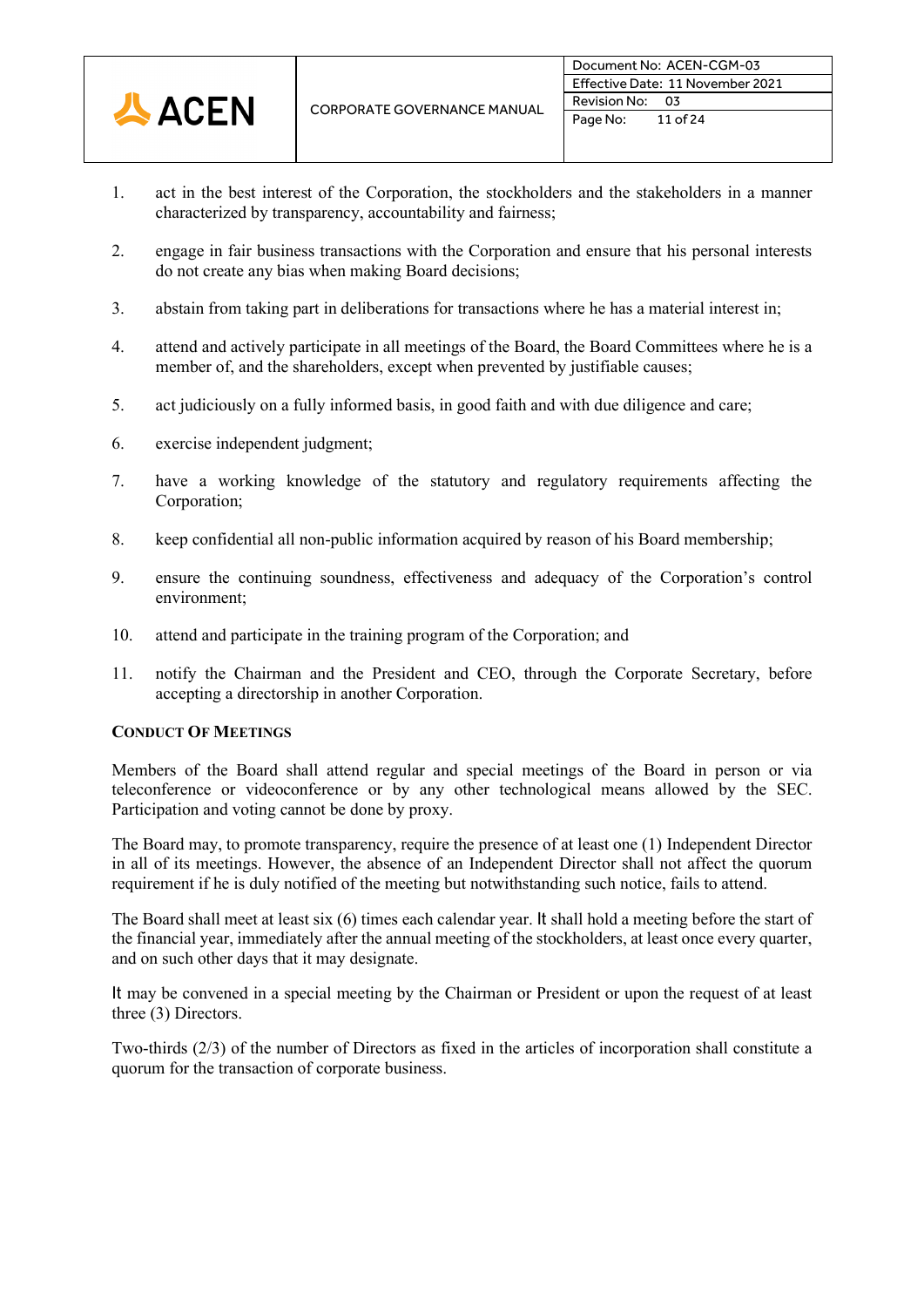

# **BOARD COMMITTEES**

- 1. The Board currently has the following Committees to aid and support it in the effective performance of its functions:
	- 1.1 An *Audit Committee,* which is primarily responsible for ensuring that adequate, effective and adequate financial reporting, internal control, internal and external audit, and compliance systems are established and maintained. The Committee shall be composed of at least three (3) Non-Executive Directors, majority of whom shall be Independent Directors chaired by an Independent Director, who is not the chair any other the Committee. The Chairman should not be the chairman of the Board or of any other committees.
	- 1.2 A *Corporate Governance and Nomination Committee,* which is tasked to ensure that good corporate governance principles and practices are being complied with and observed by the Corporation, and to determine the nomination and election process for the Corporation's Directors. The Committee shall be composed of at least three (3) Directors, all of whom shall be Independent Directors.
	- 1.3 A *Board Risk Management and Related Partv Transactions Committee,* which is responsible for the oversight of the Corporation's Enterprise Risk Management (ERM) system and for the review of all material related party transactions of the Corporation. The Committee shall be composed of at least three (3) Non-Executive Directors, majority of whom shall be Independent Directors. An Independent Director shall chair the Committee. The Chairman should not be the chairman of the Board or of any other committee.
	- 1.4 An *Executive Committee,* which shall act on such specific matters within the competence of the Board as may from time to time be delegated to it in accordance with the By-Laws. The Committee shall be composed of not less than three (3) but not more than five (5) members. majority of whom shall be citizens of the Philippines, and shall designate among the members of the Committee a Chairman and a Vice Chairman. The Board may, from time to time, increase the membership of the Committee, and appoint additional members therein, who may or may not be Directors.
	- 1.5 A *Personnel and Compensation Committee.* which has the responsibility of establishing a formal and transparent procedure for developing a policy on executive remuneration and for fixing the remuneration packages of corporate officers and Directors, ensuring that compensation is consistent with the Corporation's culture, strategy and control environment and aligned with the long-term interests of the Corporation and stakeholders. The Committee shall be composed of at least three (3) members, one of whom shall be an Independent Director. The Committee shall be chaired by an Independent Director.
	- 1.6 A *Sustainability Committee*, which shall oversee and monitor the development and implementation of the Corporation's sustainable development strategies. The Committee shall be composed of at least three (3) members, of which at least a majority shall be directors of the Company, and at least one (1) member shall be an independent director.
	- 1.7 A *Committee of Inspectors of Proxies and Ballots,* which validates the proxies submitted by the stockholders and counts and tabulates the votes cast at the stockholders' meetings of the Corporation. The Committee shall be composed of three (3) members who need not be Directors or stockholders.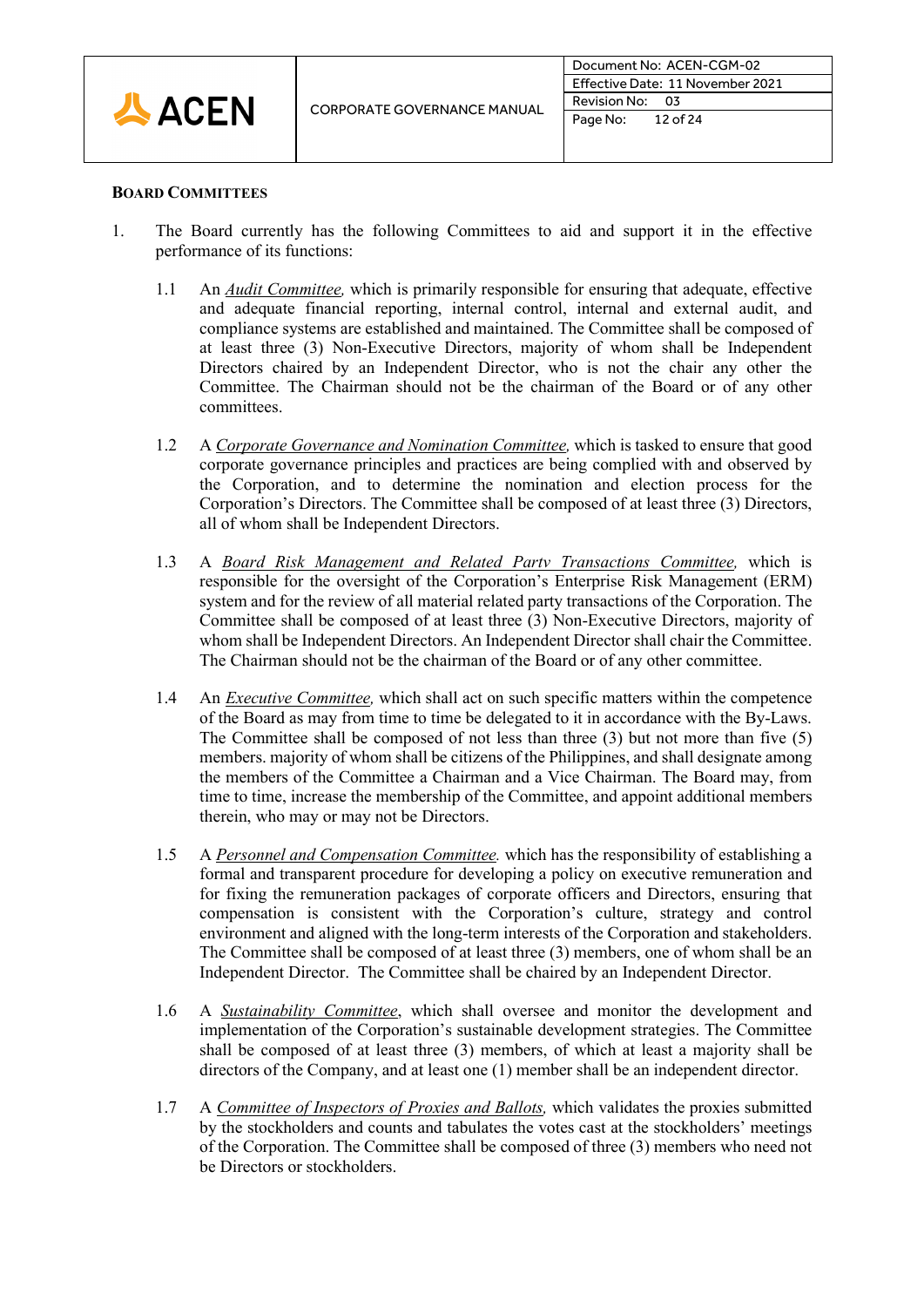

All the Board Committees have their own Charters stating their respective purposes, memberships, structures, operations, and processes.

# **LIABILITY OF DIRECTORS**

Directors who willfully and knowingly vote or consent to patently unlawful acts of the Corporation or who are guilty of gross negligence or bad faith in directing the affairs of the Corporation or acquire any personal or pecuniary interest in conflict with their duty as such Directors, shall be liable jointly and severally for all damages resulting therefrom suffered by the Corporation, its stockholders and other stakeholders.

When a Director attempts to acquire or acquires, in violation of his duty, any interest adverse to the Corporation in respect of any matter which has been reposed in him in confidence, as to which equity imposes a disability upon him to deal in his own behalf, he shall be liable as a trustee for the Corporation and must account for the profits which otherwise would have accrued to the Corporation.

# **PERFORMANCE ASSESSMENT**

The Board shall undergo a formal assessment process annually whereby each Director will complete a questionnaire relating to the role, composition, processes, practices and behavior of the Board, its members, the Chairman and the Committees. Responses to the questionnaires are confidential and provided to the Compliance Officer, who shall report the aggregated results to the Board during the meeting immediately following the end of the assessment process.

The performance assessment shall be conducted by an independent third-party consultant every three years.

# **REMUNERATION**

Directors shall be entitled to receive from the Corporation, pursuant to a resolution of the Board of Directors, fees and other compensation for their services as Directors. In no case shall the total yearly compensation of Directors exceed one percent (1%) of the net income before income tax of the Corporation during the preceding year.

The Directors shall in any case be entitled to reasonable per diems for attendance in meetings. The Personnel and Compensation Committee of the Board of Directors shall have the responsibility of recommending to the Board of Directors the fees and other compensation for Directors. In discharging this duty, the committee shall be guided by the objective of ensuring that the level of compensation should fairly pay directors for work required in a company of the Corporation's size and scope. No Director shall be involved in deciding his own remuneration during his incumbent term.

# **SUPPORT FROM KEY OFFICERS**

In performing its duties, the Board shall be assisted by the Corporate Secretary and the Compliance Officer, both of whom should not be members of the Board of Directors and should annually attend a training on corporate governance.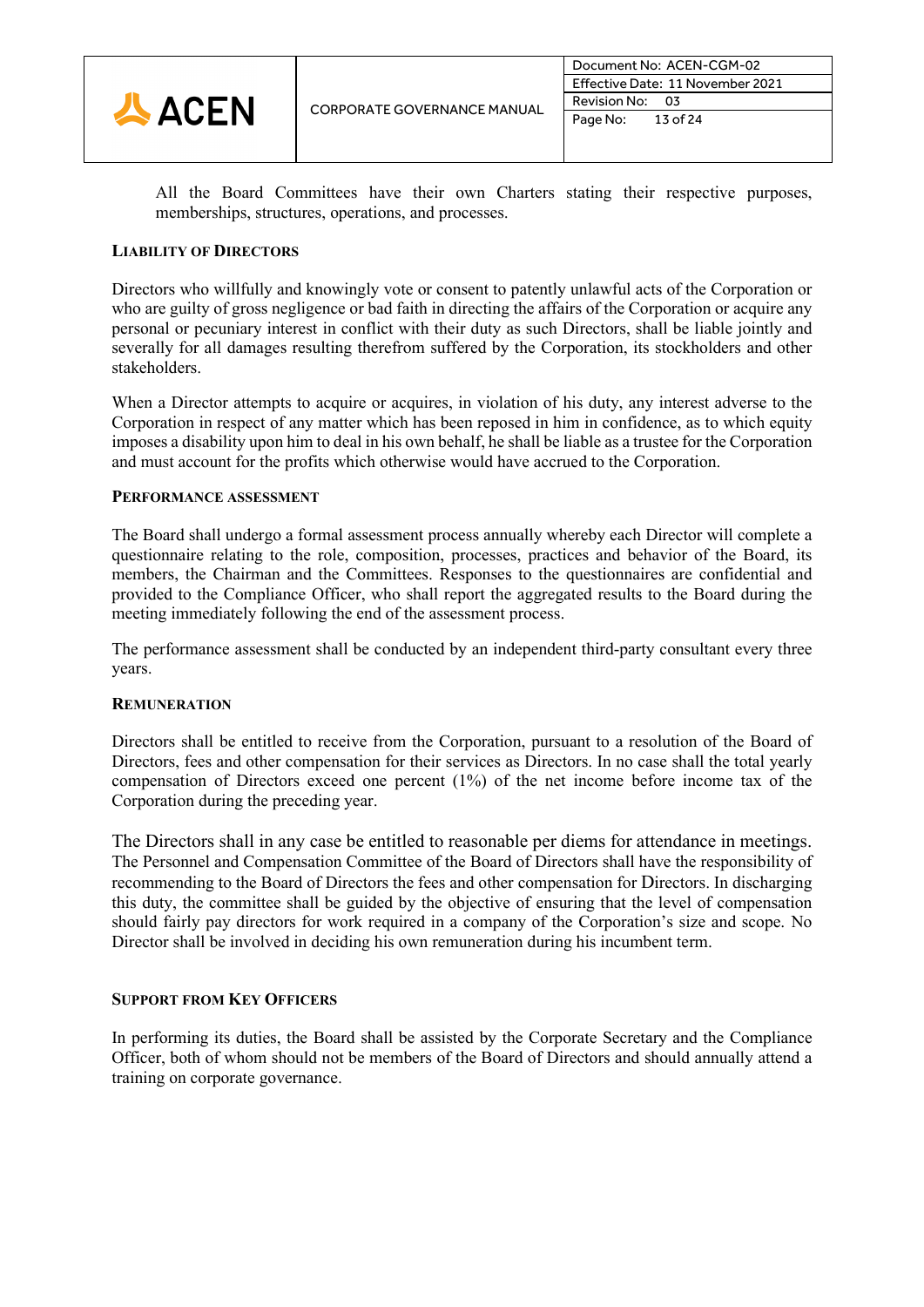

- 1. Corporate Secretary. The Corporate Secretary shall be a resident and citizen of the Philippines and shall:
- 1.1 assist the Board and the Board Committees in the conduct of their meetings, including preparing an annual schedule of Board and Committee meetings and the annual Board calendar, and assisting the chairs of the Board and its Committees to set agendas for those meetings;
- 1.2 safekeep and preserve the integrity of the minutes of the meetings of the Board and its Committees, as well as other official records of the Corporation;
- 1.3 keep abreast on relevant laws, regulations, all governance issuances, relevant industry developments and operations of the Corporation, and advise the Board and the Chairman on all relevant issues as they arise;
- 1.4 work fairly and objectively with the Board, Management, and stockholders and contribute to the flow of information between the Board and Management, the Board and its Committees, and the Board and its stakeholders, including shareholders;
- 1.5 advise on the establishment of Board Committees and their terms of reference;
- 1.6 inform members of the Board, in accordance with the By-laws, of the agenda of the meetings at least five working days in advance, and ensure that the members have before them accurate information that will enable them to arrive at intelligent decisions on matters that require their approval;
- 1.7 attend all Board meetings, except when justifiable causes, such as illness, death in the immediate family and serious accidents, prevent him from doing so;
- 1.8 perform required administrative functions;
- 1.9 oversee the drafting of the By-laws and ensures that they conform to regulatory requirements; and
- 1.10 perform such other duties and responsibilities as may be provided by the SEC, and as the Board may impose upon him.

The Board shall have separate and independent access to the Corporate Secretary.

- 2. Compliance Officer. The Compliance Officer, who shall hold the position of a Managing Director, shall:
- 2.1 ensure proper onboarding of new Directors (i.e. orientation on the Corporation's business, charter, Articles of Incorporation and By-laws, among others);
- 2.2 monitor, review, evaluate and ensure the compliance by the Corporation, its officers and Directors with the relevant laws, the CG Code for PLCs rules and regulations and all governance issuances of regulatory agencies;
- 2.3 report to the Board if violations are found and recommend the imposition of appropriate disciplinary action;
- 2.4 ensure the integrity and accuracy of all documentary submissions to regulators;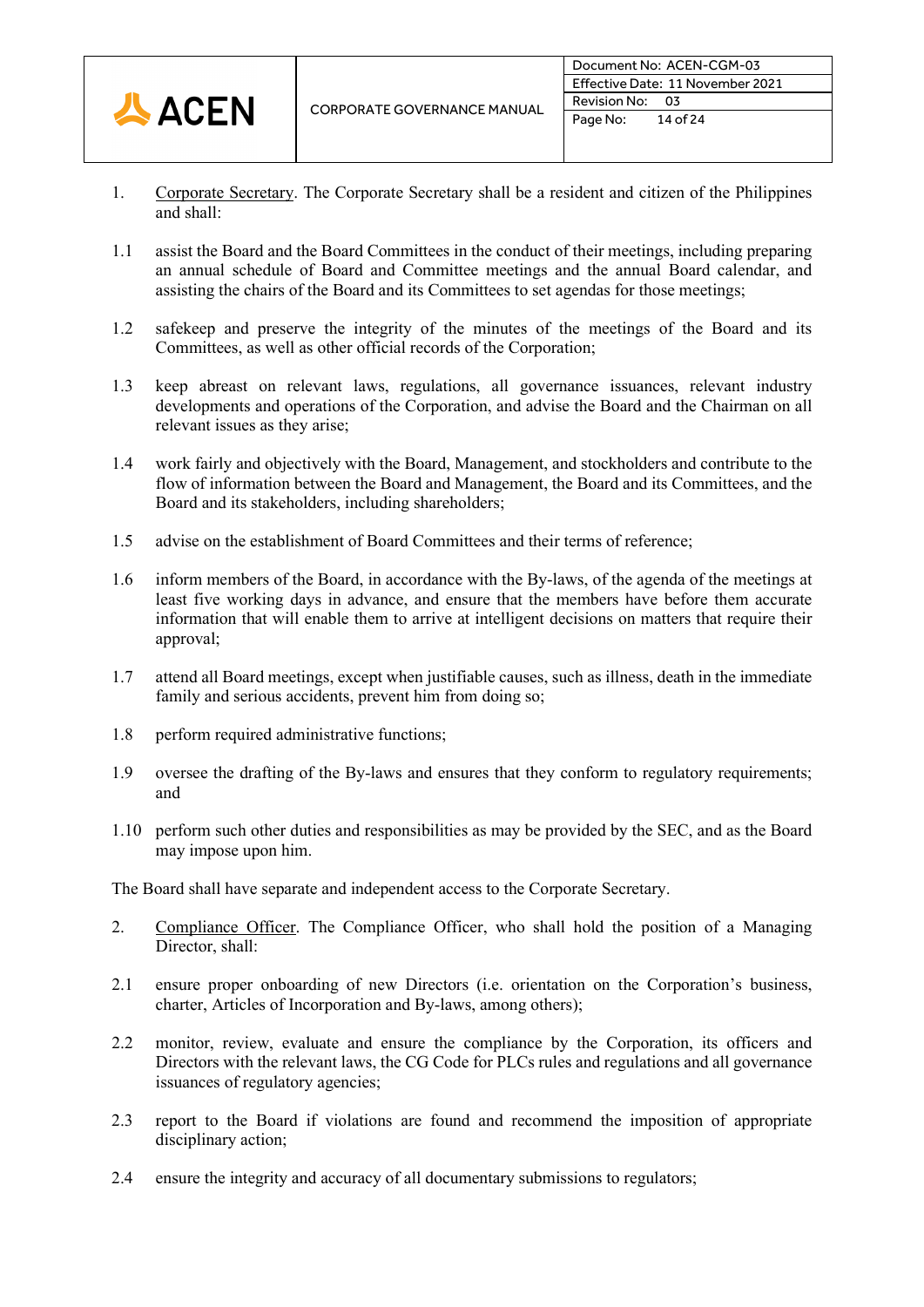

- 2.5 appear before the SEC when summoned in relation to compliance with the CG Code for PLCs;
- 2.6 collaborate with other departments to properly address compliance issues, which may be subject to investigation;
- 2.7 aid in the review of the Corporation's transactions and identify any potential material Related Party Transactions (RPT) that would require review by the Board and ensure that the Corporation's RPT policy is kept updated and is properly implemented; -
- 2.8 issue an Integrated Annual Corporate Governance Report (I-ACGR) that is duly signed by the Chairman, the President and CEO, and Chief Finance Officer, and two Independent Directors of the Corporation,
- 2.9 identify possible areas of compliance issues and work towards the resolution of the same;
- 2.10 ensure the attendance of Board members and key officers to relevant trainings; and
- 2.11 perform such other duties and responsibilities as may be provided by the SEC.

# **II. Management**

Management is primarily accountable to the Board of Directors for the operations of the Corporation. As part of its accountability, it is also obligated to provide the Board with complete, adequate information on the operations and affairs of the Corporation in a timely manner. It shall inform the Board regularly, promptly and comprehensively about any issues concerning the Corporation's strategy, risk management and compliance.

The executive officers of the Corporation include the:

- 1. Chief Executive Officer (CEO). The CEO has the following responsibilities, among others:
- 1.1 determine the Corporation's strategic direction and formulate and implement its strategic plan on the direction of the business;
- 1.2 communicate and implement the Corporation's vision, mission, values and overall strategy and promote any organization or stakeholder change in relation to the same;
- 1.3 oversee the operations of the Corporation and manage human and financial resources in accordance with the strategic plan;
- 1.4 possess a good working knowledge of the Corporation's industry and market and keep up-to-date with its core business purpose;
- 1.5 direct, evaluate and guide the work of the key officers of the Corporation;
- 1.6 manage the Corporation's resources prudently and ensure a proper balance of the same;
- I. 7 provide the Board with timely information and interface between the Board and the employees;
- 1.8 build the corporate culture and motivate the employees of the Corporation; and
- 1.9 serve as the link between internal operations and external stakeholders.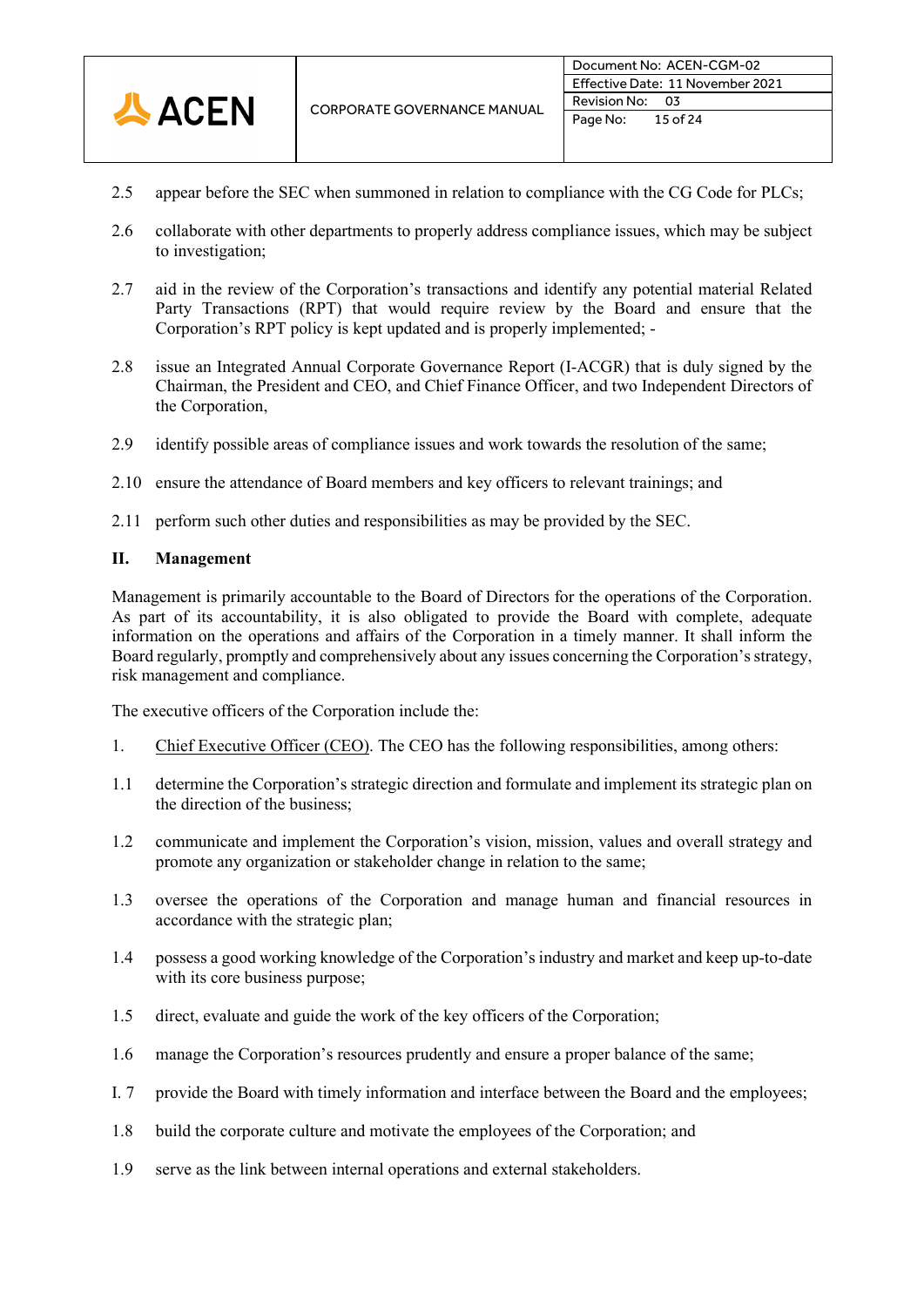

- 2. President. Subject to other responsibilities that the Board may impose upon him, the President shall:
- 2.1 have general supervision of the business, affairs, and property of the Corporation, and over its employees and officers;
- 2.2 see to it that all orders and resolutions of the Board are carried into effect;
- 2.3 submit to the Board as soon as possible after the close of each fiscal year, and to the stockholders at the annual meeting, a complete report of the operations of the Corporation for the preceding year, and the state of its affairs; and
- 2.4 report to the Board from time to time all matters within its knowledge which the interest of the Corporation may require to be brought to its notice.
- 3. Treasurer. The Treasurer shall be in charge of the funds, securities, receipts and disbursements of the Corporation. He shall have the following functions:
- 3.1 deposit or cause to be deposited all moneys and other valuable effects in the name and to the credit of the Corporation in Board-designated banks, trust companies, bankers or other depositories;
- 3.2 regularly and at least every quarter render to the President or the Board an account of the Corporation's fund condition and transactions;
- 3.3 ensure fund availability on a timely and economical basis;
- 3.4 optimize yields in temporary excess funds;
- 3.5 provide relevant and timely capital market information; and
- 3.6 ensure there is appropriate coverage for risks to resources.
- 4. Chief Finance Officer (CFO). The CFO shall be responsible for the following acts:
- 4.1 provide Management with accurate, relevant, and timely operating and financial reports and analysis necessary for financial planning and strategy formulation, and monitor actual implementation of budgets, plans and programs towards the achievement of corporate goals;
- 4.2 maintain the integrity of accounting records as the basis of financial statements and reports provided to Management and to government regulatory bodies in compliance with statutory requirements;
- 4.3 promote investor confidence in the Corporation by addressing the various information requirements of the investing public and ensuring that all other legal reportorial obligations to various entities are complied with;
- 4.4 strengthen internal controls by monitoring compliance with policies; recommend to management appropriate actions and changes in systems and procedures as necessitated by circumstances.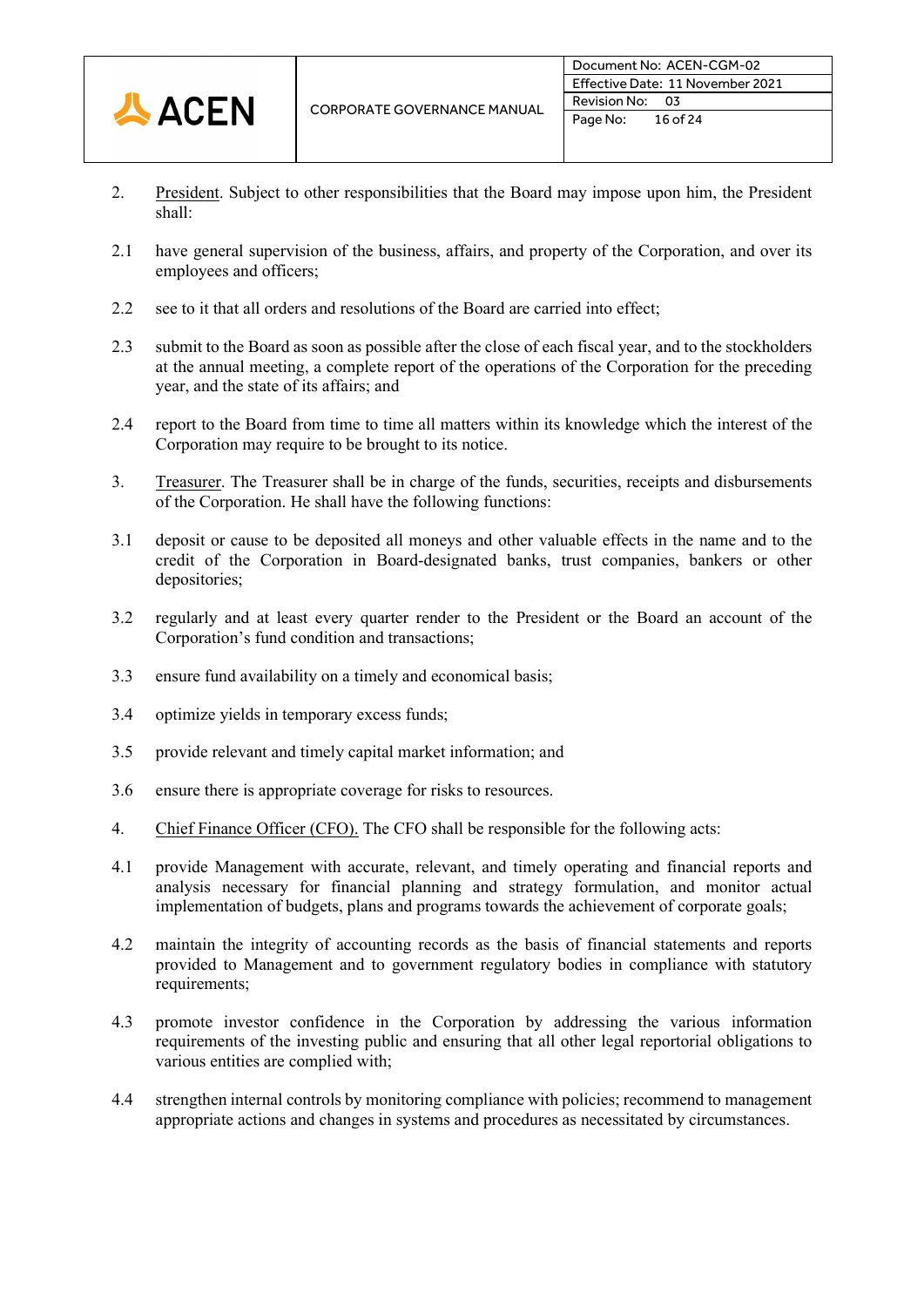

- 5. Chief Risk Officer (CRO). He is tasked with:
- 5.1 supervising the entire Enterprise Risk Management (ERM) process and spearhead the development, implementation, maintenance and continuous improvement of ERM processes and documentation;
- 5.2 communicating top risks and the status of the implementation of risk management strategies and action plans to the Board Risk Management and Related Party Transactions Committee;
- 5.3 collaborating with the CEO in updating and making recommendations to the Board Risk Management and Related Party Transactions Committee;
- 5.4 suggesting ERM policies and related guidance, as may be needed; and
- 5.5 providing insights on whether risk management processes are performing as intended, risk measures reported are continuously being reviewed by risk owners for effectiveness, and established risk policies and procedures are being complied with.
- 6. Chief Audit Executive (CAE). The CAE shall preferably be a certified public accountant, shall head the Internal Audit group of the Corporation and shall report to the Audit Committee. The responsibilities of the CAE include:
- 6.1 periodically reviewing the Internal Audit Charter and presenting it to Management and the Audit Committee for approval;
- 6.2 establishing a risk-based internal audit plan;
- 6.3 communicating the Internal Audit group's activity plans, resources requirements and limitations, and significant interim changes to Management and the Audit Committee;
- 6.4 spearheading the performance of the internal audit activities; and
- 6.5 reporting and presenting findings and recommendations to the Audit Committee and advising Management on improvement of internal processes.
- 7. Chief Administrative Officer (CAO). The CAO shall be responsible for the following acts, among others:
- 7.1. Reviewing the Corporation's administrative policy;
- 7.2. Managing and supervising the day-to-day operations of the various departments of the Corporation;
- 7.3. Coordinating inter-departmental activities and devising strategies and policies to meet company goals;
- 7. 4. Providing instructional leadership to department managers;
- 7.5. Collaborating with department heads for the development and implementation of budgets; and
- 7.6. Compiling performance reports of various departments and reporting to the CEO and Board of Directors.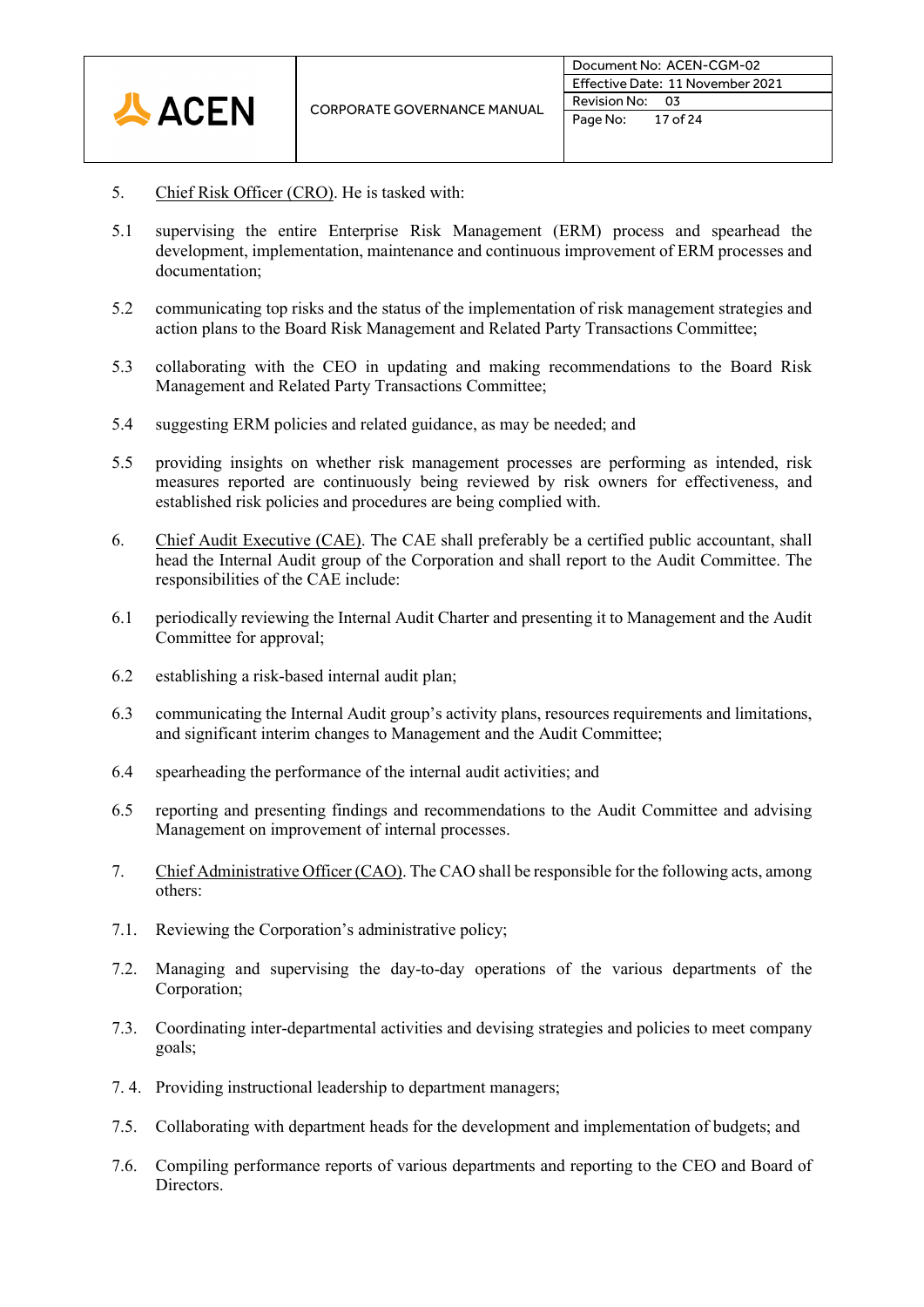

The retirement age for Management shall be in accordance with the compulsory retirement age prescribed under the Labor Code of the Philippines, unless otherwise determined by the Board of Directors.

# **TRAINING**

Key officers of the Corporation shall attend a four-hour annual continuing training program, including courses on corporate governance and on other relevant areas as determined from training and development needs assessment.

# **III. Charters and Governance Codes and Policies**

The Charters and the Governance Codes and Policies, together with their amendments, are posted on the Corporation's website and are deemed incorporated into this Manual.

# **Part Two: Internal Control System**

# **I. Internal Audit and Risk Management**

# **INTERNAL AUDIT**

The Corporation's Internal Audit group shall provide independent and objective assurance and advisory services to the Corporation. It shall review, audit and report on the effectiveness of the Corporation's controls, taking into account the nature and complexity of the business and the business culture; the volume, size and complexity of transactions; the degree of risk; the degree of centralization and delegation of authority; the extent and effectiveness of information technology and regulatory compliance. The Internal Audit Group shall perform its work in adherence to the Institute of Internal Auditors' "Code of Ethics" and the Corporation's Code of Conduct and Ethics. It shall also conduct its activities in accordance with the International Standards for the Professional Practice of Internal Auditors and guided by the Committee of Sponsoring Organization ("COSO") framework of internal control.

It shall perform its auditing functions faithfully by maintaining its independence from the Management and the controlling shareholders.

Its specific dues and responsibilities are as follows:

1. Assist the Board and the Audit Committee in discharging its governance responsibility;

2. Evaluate and provide reasonable assurance that risk management, control, and governance systems are functioning as intended and will enable the Corporation's strategy, objectives and goals to be met;

3. Report risk management issues and internal controls deficiencies identified directly to the Audit Committee and provide recommendations to improve the company's operations, in terms of both efficient and effective performance;

4. Evaluate information security and associated risk exposures;

5. Evaluate regulatory compliance program with consultation from legal counsel and other relevant units or external advisors, as may be necessary;

6. Evaluate the Corporation's readiness in case of business interruption;

7. Maintain open communication with Management and the Audit Committee;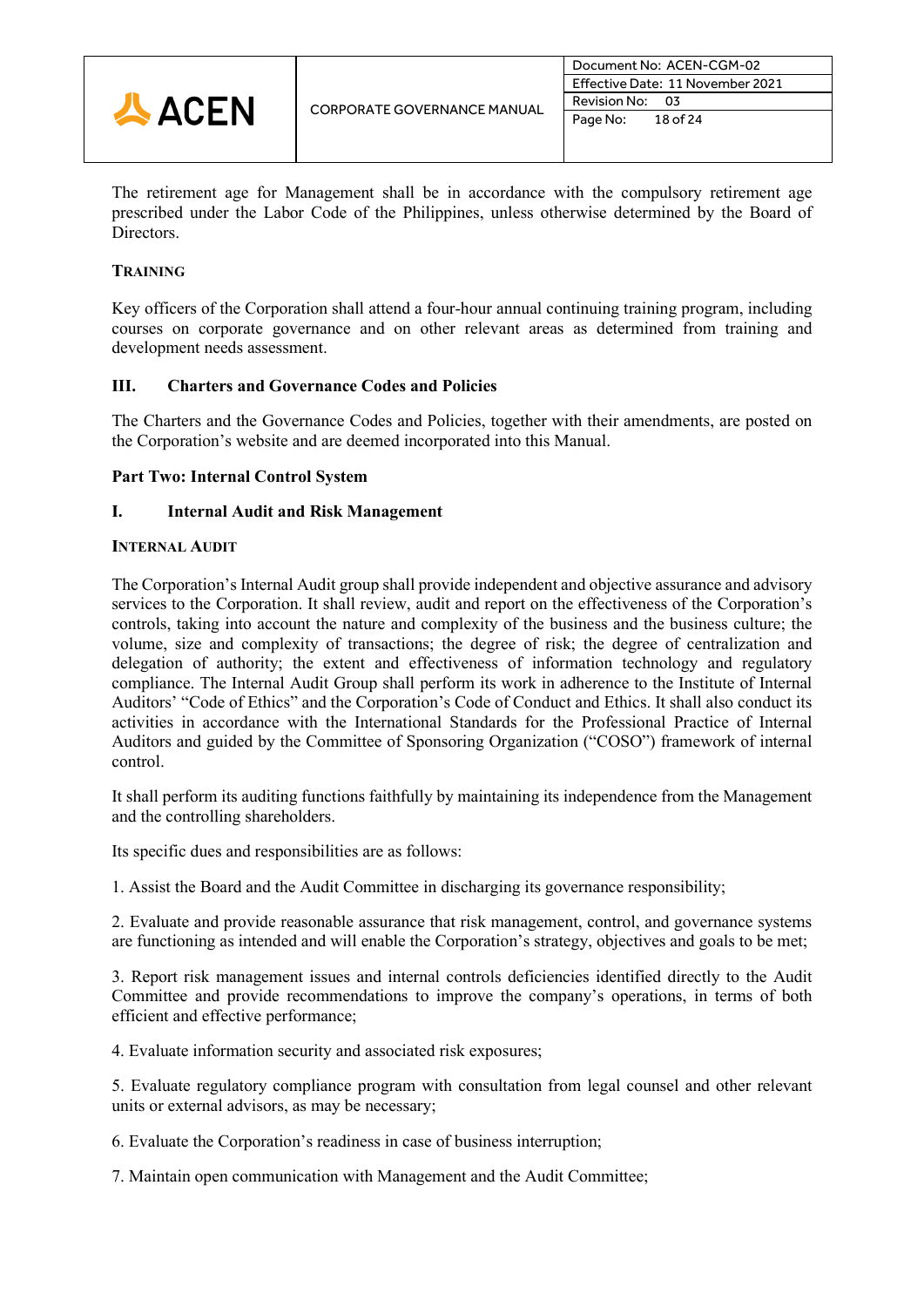

- 8. Team with other internal and external resources as appropriate for assurance and advisory work;
- 9. Engage in continuous education and staff development;

10. Provide oversight on Information Technology (IT) issues including disruption, cyber security, and disaster recovery; and

11. Provide support to the Corporation's anti-fraud and whistleblower programs.

# **RISK MANAGEMENT**

The Corporation's CRO shall design, implement and maintain an effective ERM framework and program for the Corporation taking into account its size, risk profile and complexity of operations. The Group Risk Management and Sustainability Unit shall support the CRO by formulating risk management strategies, developing tools and techniques for risk assessment, and monitoring and reporting on key and emerging risks.

# **II. External Audit**

The Board, through the Audit Committee, shall recommend to the stockholders a duly accredited external auditor who shall undertake an independent audit and shall provide an objective assurance on the way in which the financial statements shall have been prepared and presented.

The external auditor shall be rotated every five (5) years or earlier, or the handling partner shall be changed.

The reason/s for the resignation, dismissal or cessation from service and the date thereof of an external auditor shall be reported in the Corporation's annual and current reports. Said report shall include a discussion of any disagreement with said former external auditor on any matter of accounting principles or practices, financial statement disclosure or auditing scope or procedure, which if not resolved to the satisfaction of the former auditor, would have caused making reference to the subject matter of the disagreement in connection with its report.

# **III. Related Party Transactions (RPT)**

The Board, with the assistance of its Risk Management and Related Party Transactions Committee, has the overall responsibility in ensuring that transactions with related parties are handled in a sound and prudent manner, with integrity and in compliance with applicable laws and regulations to protect the interest of the Corporation's shareholders and other stakeholders. The Board shall provide guidance in the review, approval and disclosure of RPTs to ensure that they are at arm's length and the terms are fair in accordance with the Corporation's Policy on RPT.

Directors with interest, potential or otherwise, in any related party transaction shall timely and fully disclose any and all material facts and abstain from deliberations on and approval of the same without prejudice to compliance with the requirements of the law and the rules and regulations of the Securities and Exchange Commission, as may be amended from time to time. Material related party contracts, as defined in applicable laws, rules and regulations of the Securities and Exchange Commission, shall be approved by at least two-thirds (2/3) of all the directors, including at least a majority of the independent directors.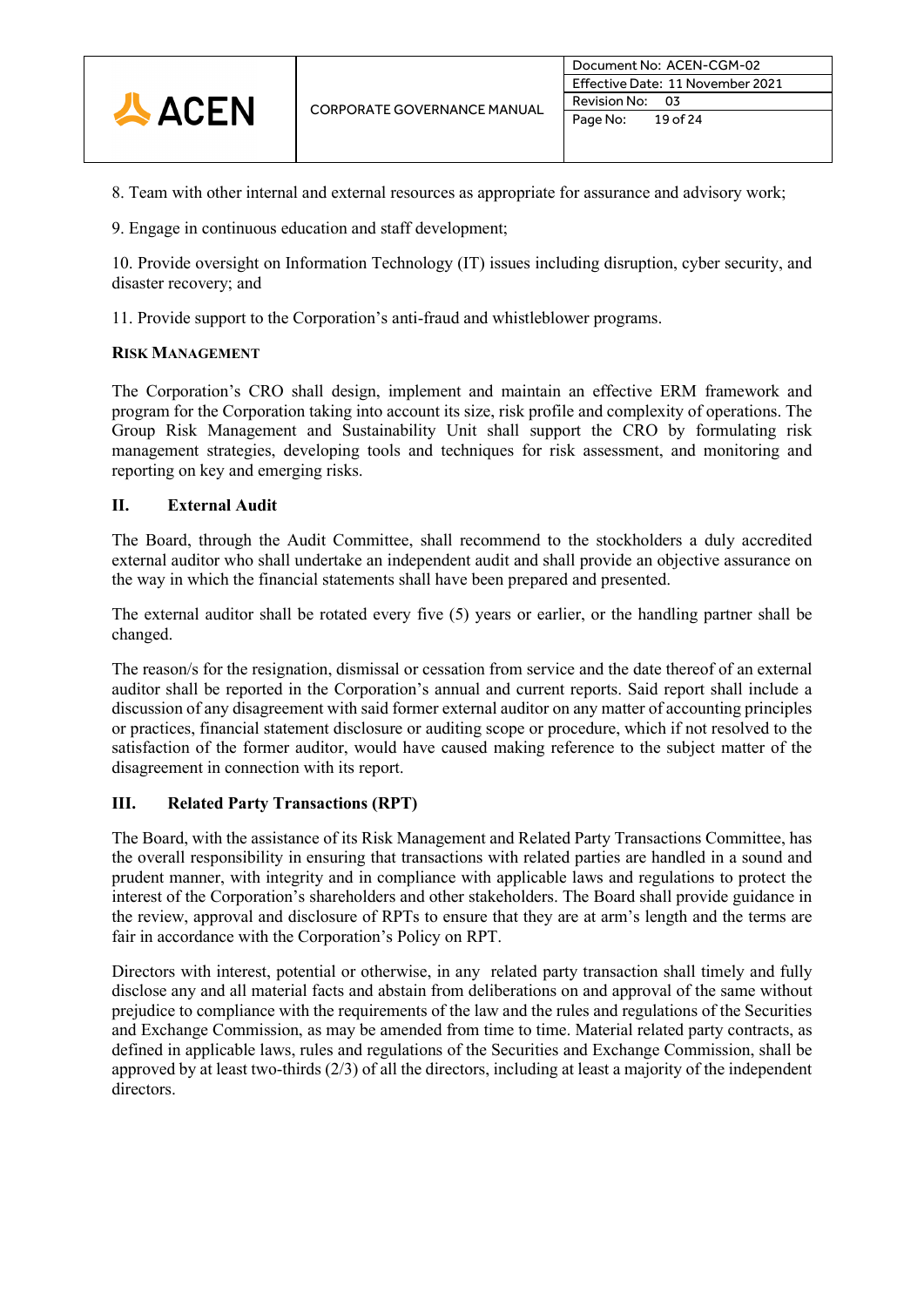

# **IV. Whistleblower Policy**

The Corporation's Whistleblower Policy provides a formal mechanism and an avenue for Directors, officers, employees, suppliers, business partners, contractors and sub-contractors, and other third parties to raise concerns about a perceived wrongdoing, malpractice, or a risk involving the company. The policy likewise provides an assurance that a whistleblower will be protected from reprisals, harassment, or disciplinary action or victimization for whistleblowing. The whistleblower may submit a written report directly to the Office of the Compliance Officer, or by email to [whistleblower@ayala.com.ph](mailto:whistleblower@ayala.com.ph) and/or whistleblower@acenergy.com.ph, or through a face-to-face meeting with any member of the Whistleblower Committee composed of one representative each from Legal & Regulatory Department, Human Resources and Corporate Services, and Internal Audit Division.

There is an established Investigation Committee and investigation process to look into reported violations of company policies, rules, and regulations. All reports are treated in confidence and discussed with the Audit Committee who monitors the resolution and closure of all reports.

# **Part Three. Promotion of Shareholders' Rights and Engagement of Stakeholders**

# **I. Shareholders' Rights**

The Board shall promote shareholders' rights, remove impediments to the exercise of shareholders' rights and provide effective redress for violation of their rights. They shall encourage the exercise of shareholders' voting rights and the solution of collective action problems through appropriate mechanisms.

# **VOTING RIGHTS**

All shareholders, including minority shareholders, have the right to nominate, elect, remove and replace Directors and vote on certain corporate acts in accordance with the Corporation Code. A shareholder may submit written nominations to the Corporate Governance and Nomination Committee at least thirty (30) business days before the next annual meeting of the stockholders. Nominees will be evaluated by the Corporate Governance and Nomination Committee which shall determine whether the nominees have all the qualifications and none of the disqualifications to serve as member of the Board before submitting the nominees for election by the stockholders. The profiles of the nominees to the Board will be provided in the Information Statement and in the Corporation's website for examination by the stockholders.

The Corporation shall allow voting in person, through remote communication, in absentia, or for the stockholder to be represented by proxy at any regular or special stockholders' meetings, subject to compliance with rules and regulations as may be issued by the SEC from time to time. Stockholders casting votes through remote communication or in absentia, electronically or otherwise, shall be deemed present for purposes of determining the existence of a quorum.

Cumulative voting shall be used in the election of Directors. Directors may be removed with or without cause, but Directors shall not be removed without cause if it will deny minority shareholders representation in the Board. Removal of Directors requires an affirmative vote of two-thirds (2/3) of the outstanding capital of the Corporation.

# **PRE-EMPTIVE RIGHTS**

All stockholders have pre-emptive rights, unless there is a specific denial of this right in the Articles of Incorporation or an amendment thereto. They shall have the right to subscribe to the capital stock of the Corporation. The Articles of Incorporation may lay down the specific rights and powers of shareholders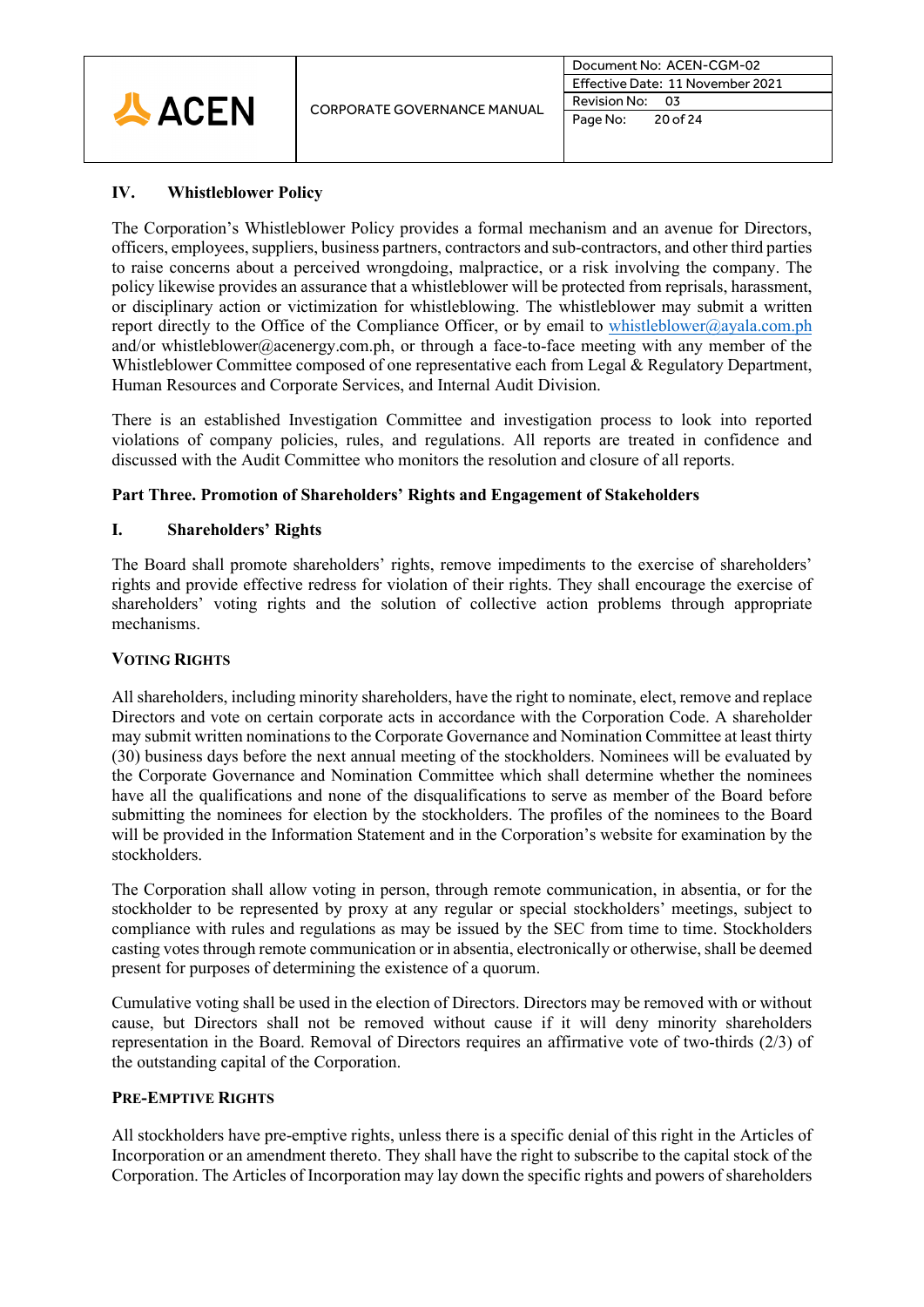

with respect to the particular shares they hold, all of which are protected by law so long as they are not in conflict with the Corporation Code.

# **RIGHT OF INSPECTION**

Shareholders shall be allowed to inspect corporate books and records including minutes of Board meetings and stock registries in accordance with the Corporation Code and shall be provided an annual report, including financial statements, without cost or restrictions.

# **RIGHT TO INFORMATION**

Upon request and for a legitimate purpose, a shareholder shall be provided with periodic reports which disclose personal and professional information about the Directors and officers and certain other matters such as their holdings of the Corporation's shares, dealings with the Corporation, relationships among Directors and key officers, and the aggregate compensation of Directors and officers. The Information Statement/Proxy Statement where these are stated must be distributed to the shareholders before annual general meetings and in the Registration Statement and Prospectus in case of registration of shares for public offering with the Commission.

The Board shall ensure that Notice of Annual and Special Stockholders' meetings shall be sent to all shareholders at least twenty-one (21) days before the scheduled annual meeting and at least one (1) week before a scheduled special meeting. It shall also make the result of the votes taken during the most recent Annual or Special Stockholders' Meeting publicly available the next working day. Additionally, the Minutes of such meeting shall be available on the Corporation's website within five (5) business days from the end of the meeting.

Stockholders owning at least 5% of the total outstanding capital stock of the Corporation may submit proposals on items for inclusion in special or annual stockholders' meeting, in accordance with SEC rules and regulations and the Corporation's internal guidelines.

Stockholders representing at least 10% of the subscribed and outstanding capital shall have the right to call for a special meeting, subject to compliance with SEC rules and regulations and the Corporation's internal guidelines.

In accordance with existing law and jurisprudence, minority shareholders shall have access to any and all information relating to matters for which the management is accountable for and to those relating to matters for which the management should include such information and, if not included, then the minority shareholders can propose to include such matters in the agenda of stockholders' meeting provided always that this right of access is conditioned upon the requesting shareholder's having a legitimate purpose for such access.

# **RIGHT TO DIVIDENDS**

Shareholders have the right to receive dividends subject to the discretion of the Board. However, the SEC may direct the Corporation to declare dividends when its retained earnings is in excess of I 00% of its paid in capital stock, except: a) when justified by definite corporate expansion projects or programs approved by the Board or b) when the Corporation is prohibited under any loan agreement with any financial institution or creditor, whether local or foreign, from declaring dividends without its consent , and such consent has not been secured; or c) when it can be clearly shown that such retention is necessary under special circumstances obtaining in the Corporation, such as when there is a need for a special reserve for probable contingencies.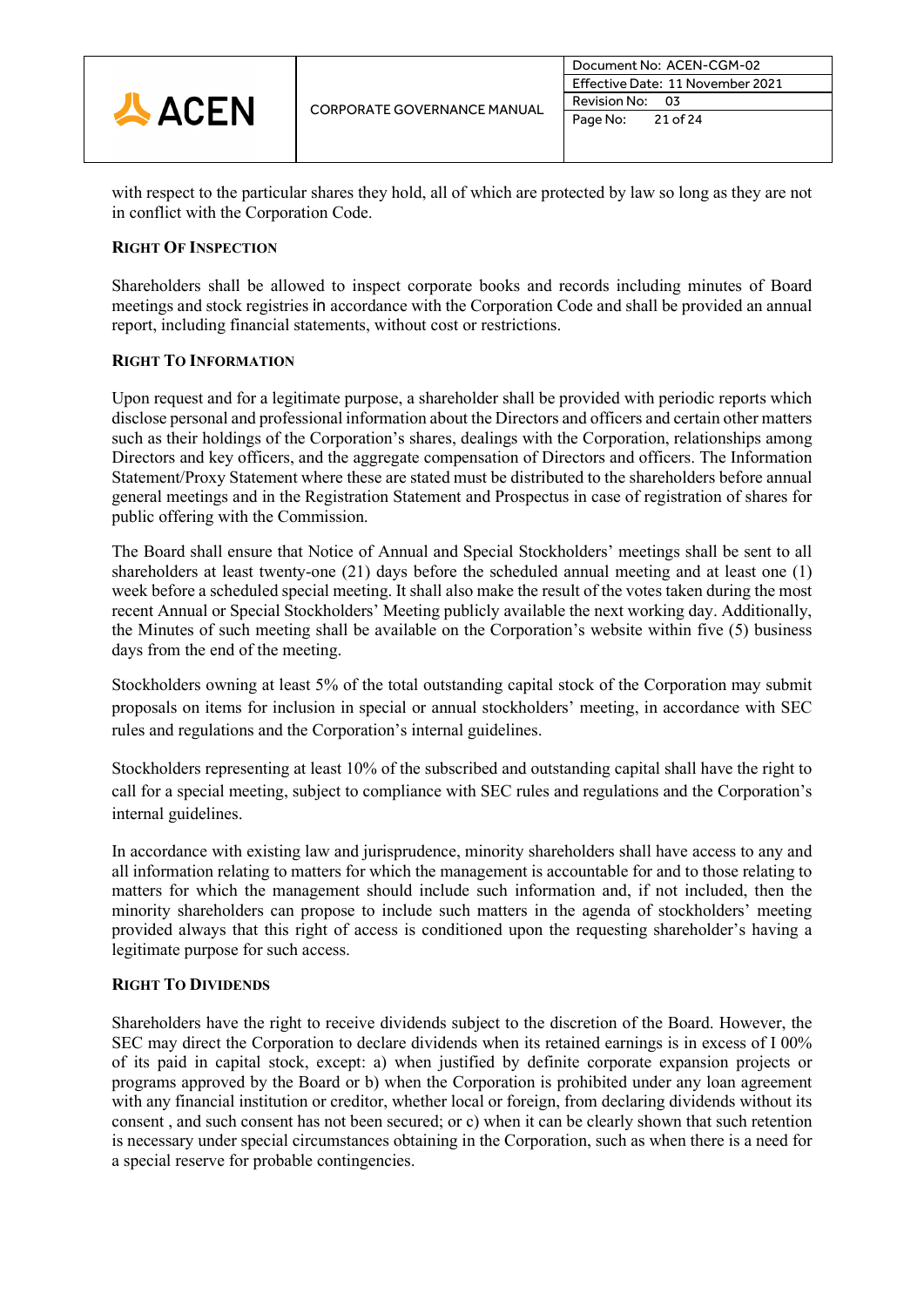

#### **APPRAISAL RIGHT**

In accordance with the Corporation Code, shareholders may exercise appraisal rights under the following circumstances:

- I. In case any amendment to the articles of incorporation has the effect of changing or restricting the rights of any stockholders or class of shares, or of authorizing preferences in any respect superior to those of outstanding shares of any class, or of extending or shortening the term of corporate existence;
- 2. In case of sale, lease, exchange, transfer, mortgage, pledge or other disposition of all or substantially all of the corporate property and assets as provided in the Corporation Code;
- 3. In case of merger or consolidation; and
- 4. In case of Investment of funds in any other corporation or business or for any purpose other than the primary purpose for which the Corporation was organized.

# **II. ` Alternative Dispute Resolution Mechanism**

Any controversy or claim brought directly by a shareholder of the Corporation against the Corporation or any of its Directors, officers, or agents may be settled by arbitration as provided under the Philippine Alternative Dispute Resolution Act of 2014.

The arbitration shall be conducted in accordance with the Arbitration Rules of the Philippine Dispute Resolution Center, Inc. of the Philippine Chamber of Commerce and Industry (the "Arbitration Rules") then in effect.

The place of arbitration shall be in Metro Manila and the language of arbitration shall be in English. There shall be three (3) arbitrators (the "Arbitral Tribunal") to be appointed in accordance with the Arbitration Rules. The parties shall be bound by the award rendered by the Arbitral Tribunal and confirmed by the appropriate Regional Trial Court.

Arbitration shall not be available for disputes involving claims in excess of One Million Pesos (PhP1,000,000.00) or involving the determination of the fair valuation of shares in appraisal proceedings.

# **III. Disclosure and Transparency**

All material information about the Corporation which could adversely affect its viability or the interest of the stockholders and other stakeholders as well as other relevant information shall be publicly and timely disclosed to investors, stakeholders and other interested users through media and analysts' briefings or other means. Such information should include, among others, earnings results, acquisition or disposition of assets, off-balance sheet transactions, related party transactions, and direct and indirect remuneration of members of the Board and Management.

The Board shall cause the filing of all required information through the appropriate Exchange mechanisms for listed companies and submission to the SEC for the interest of its stockholders and other stakeholders. All Directors and officers shall be required to disclose or report to the Corporation any dealings in the Corporation's shares within three business days.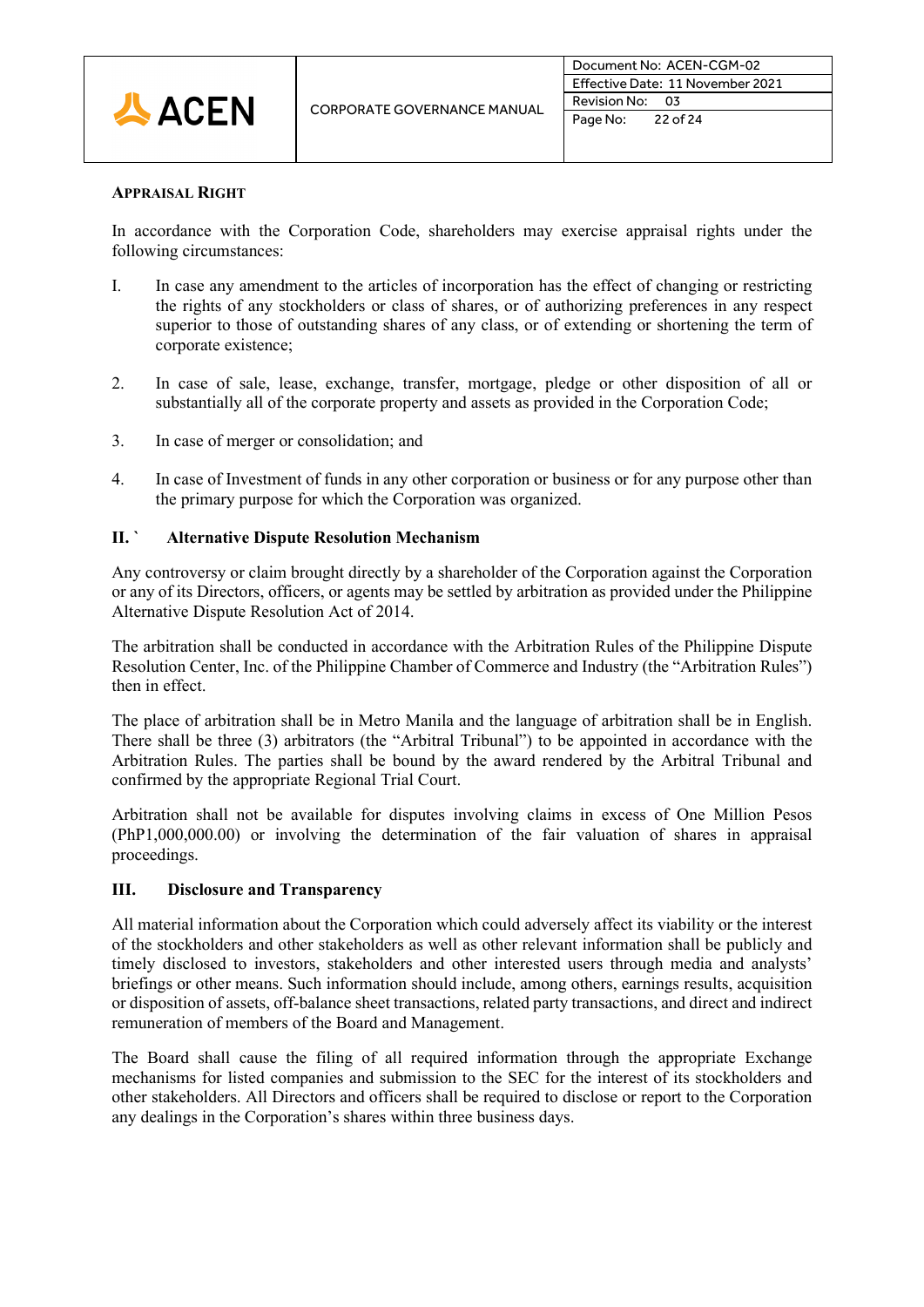

# **IV. Stakeholder Engagement**

There shall be an Investor Relations Division within the Corporation, which shall be tasked with the:

- 1. creation and implementation of an investor relations program that reaches out to all shareholders and fully informs them of corporate activities;
- 2. formulation of a clear policy on communicating or relating relevant information to Corporation stockholders and other stakeholders and to the broader investor community accurately, effectively and sufficiently;
- 3. setting up of an avenue to receive, feedback, complaints and queries from shareholders other than through the annual stockholders' meeting;
- 4. preparation of disclosure documents to the Philippine Securities and Exchange Commission and the Philippine Stock Exchange, and
- 5. dissemination of this Manual and the conduct of an orientation program for the Board and Management.

The Head of the Investor Relations Division shall be present at every stockholders' meeting.

# **V. Sustainability and Social Responsibility**

The Corporation aligns its objectives with the national development goals and recognizes the importance of interdependence between business and the environment. Over time, it has made a deliberate decision to integrate sustainability into its strategy and has anchored its sustainability policy on the UN Sustainable Development Goals, with a firm commitment to achieve net-zero greenhouse gas emissions by 2050.

Company recognizes and places importance on the interdependence between business and society, and promotes a mutually beneficial relationship that allows the Company to grow its business, while contributing to the advancement of the society where it operates.

The Corporation is mindful of its businesses' impact to the economy, society, and environment. With this discipline, the Corporation ensures that: it gives priority to community-based entrepreneurs, engages only with suppliers who also observe sustainability practices, and continues to pursue opportunities to improve operating efficiencies.

Company ensures that its value chain is environmentally friendly or is consistent with promoting sustainable development

The Management shall make proper disclosure of the Corporation's management of the material economic, environmental, social and governance aspects of its businesses and activities using the GRI Standards by the Global Reporting Initiative.